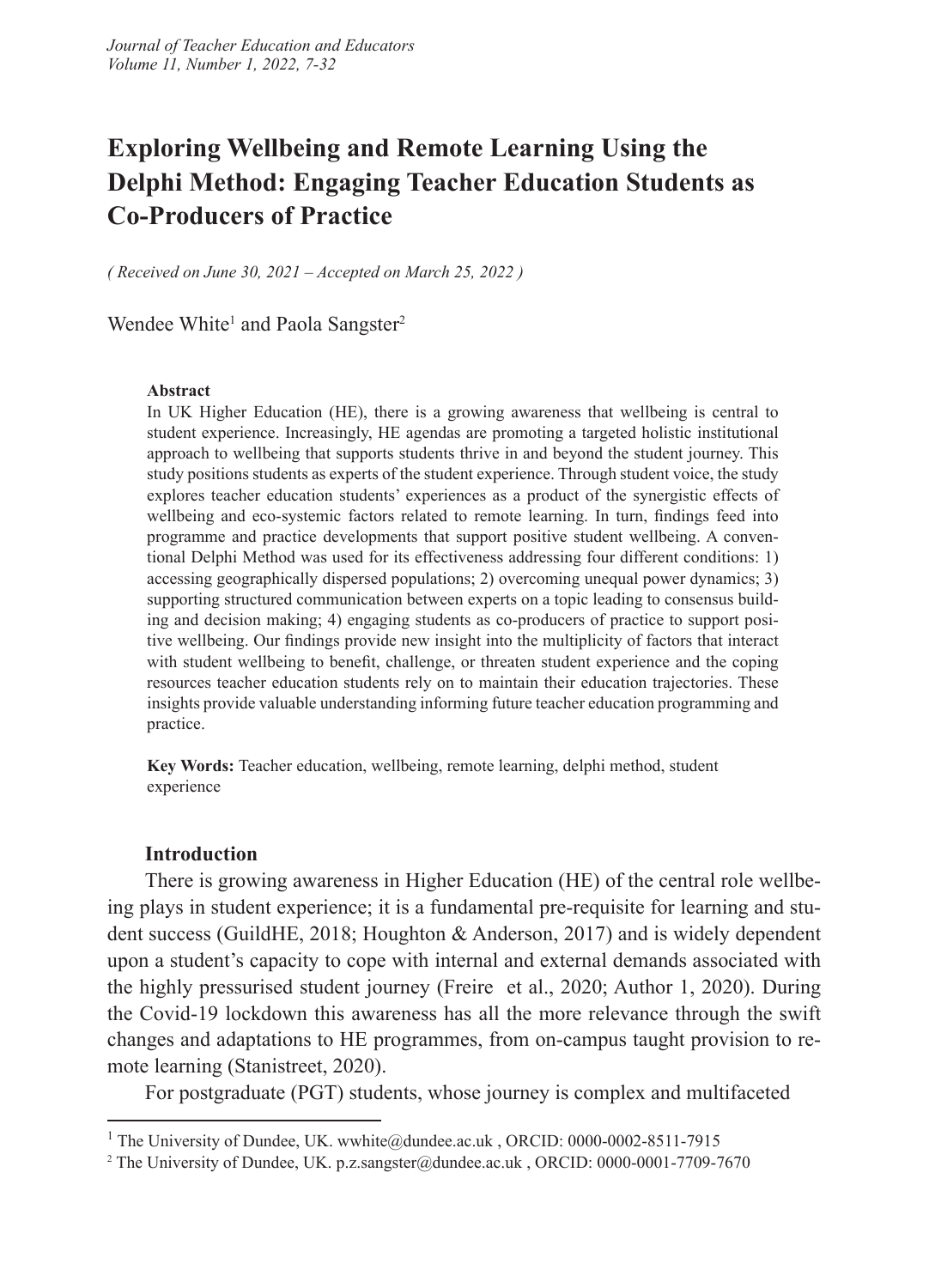(Temple, Callender, Grove & Kersh, 2014), the psychological, emotional, and social health that defines positive wellbeing (WHO, 2014a) is essential for developing the higher order capacities and competencies that define PGT study. Within this population, Professional Graduate Diploma in Education (PGDE) students, who are in pursuit of teacher qualification, face unique challenges through the rigorous two-part structure of their intensive 1-year initial teacher education programme, which demands they satisfy academic and professional practice requirements. Traditionally PGDE students have completed their academic study on-campus, through face-to-face lectures and workshops designed to support them in bridging knowledge acquisition with practical application, and to develop their understanding of the complexities involved in teaching and learning (Edwards, 2012). With Covid-19 restrictions in the autumn term of 2020, academics in one UK university were challenged to transform traditional modes of delivery to remote learning for PGDE students to ensure learning continuity. These actions provoked the research that is reported in this paper including the methodological approach, positioning students as experts, capable of providing insight and making judgements about aspects of their experience of remote learning.

The research explored PGDE students' experiences of remote learning through their first 8 weeks of study during the autumn term of 2020. The aim was to activate student voice to better understand and respond to the internal and external study factors associated with remote learning that interconnect with wellbeing and influence student experience. According to Jarvis (2007), students are experts in their own experience and through phenomenological exploration resides opportunity to understand how they learn. The current study adopted a conventional Delphi method approach, recognising the need for expert knowledge gained through the shared understanding of student perspectives, using these to feed into programme level developments (Green, 2014).

A meta-theoretical approach underpins the conceptual framework for the study; drawing from a holism framework, we explore student experience as an entanglement of four intersecting dimensions of the person including, mind, body, culture, and society. We suggest student experience can be understood as the phenomenological representation of person-environment interactions informed by the synergistic effects of wellbeing, emotion processes, and eco-systemic facets of the student journey (Author 1, 2021, p. 5). These ideas will be explored in depth through the next section, and are illustrated in Figure 1, which provides a representation of student experience as the product of these intersecting themes. Within this study, the eco-systemic facets included the various online spaces and at home places within which PGDE students have direct or indirect study-related interactions with people, objects, activities, or semiotics during the first 8 weeks of the student journey (Daniels, Lauder & Porter, 2012).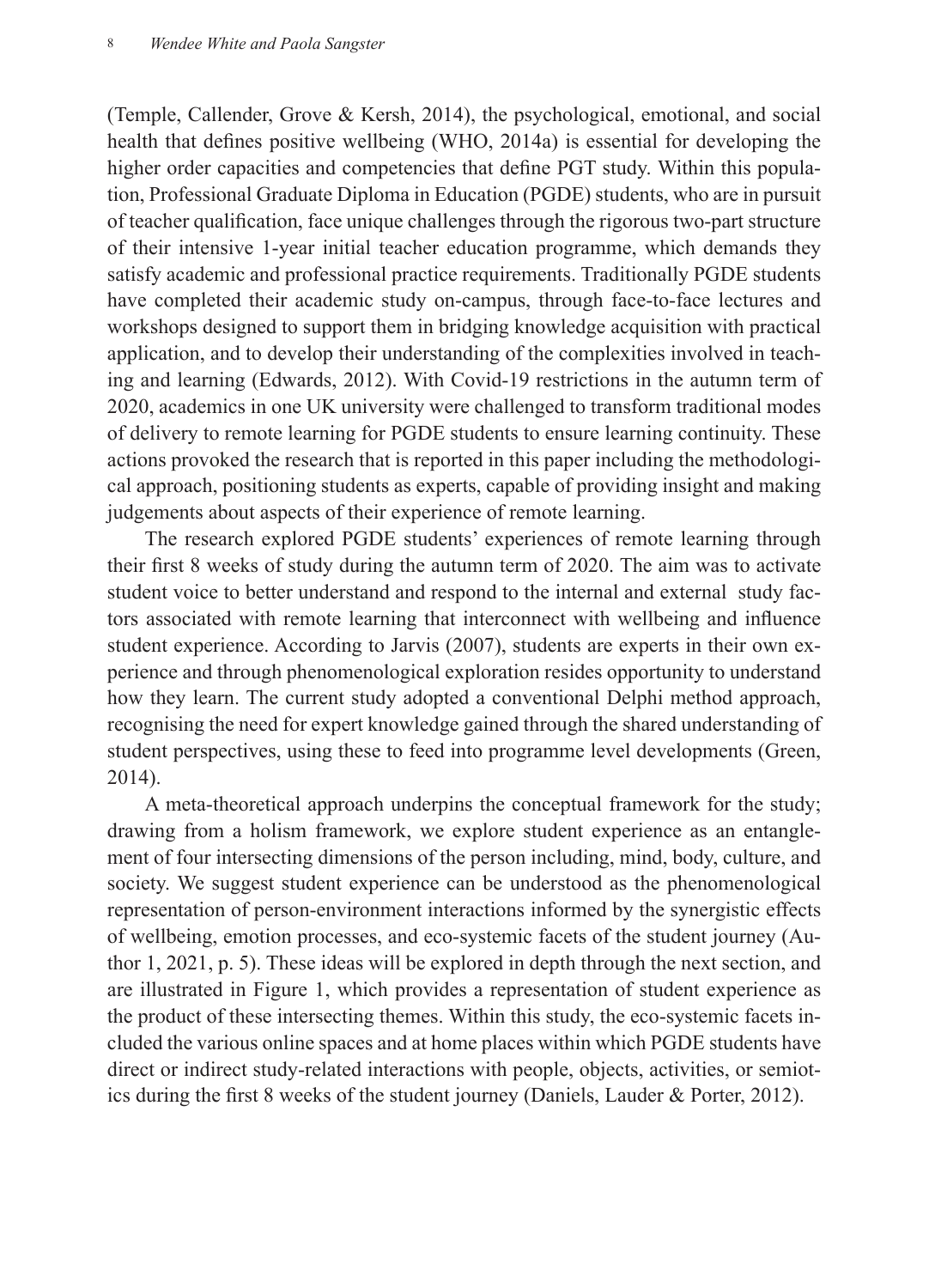

Figure 1. Student Experience: The synergistic relationship between facets of the student journey, emotions, and wellbeing (Author 1, 2021).

This paper presents the methodological approach to gathering the perceptions of students' experiences while engaged in remote learning during their first 8 weeks of academic study and reports the findings relating to their student experience. The study should be of interest to initial teacher education (ITE) educators and higher education programme leaders' sector-wide working on programmes where traditional on-campus teaching has transitioned to online remote learning and where there is interest in developing proactive approaches to promoting positive student wellbeing as a central determinant in student experience. there is sector when working on programmes where indirivital en presents the methodological approach to gathering the perc aggregative station went

#### **Theoretical Framework and Literature Review Wellbeing as a determinant in PGDE student experience**  Literature *Kevie*

Wellbeing is central to health, human functioning, and global sustainability (Grau, Goddard, Hall, Hazelkorn, & Tandon, 2017; WHO, 2014a.). It is a complex and multifaceted concept influenced by biopsychosocial-cultural processes operating across varying contexts and reflecting an individual's perceived capacities to cope with daily 1 life stresses (Dodge, Daly, Huyton & Sanders, 2012; Lazarus, 2006; WHO, 2014a;). Wellbeing is a determinant in flourishing or languishing in life and encapsulates an individual's perceptions of feeling good and functioning well; it impacts capacity for learning, social connectedness, self-efficacy, and motivations (Keyes, 2005; Seligman, 2018). Within this complexity of wellbeing, emotions have an orchestrating role. Through their enactive nature (Maiese, 2014; 2017), they influence the balance between wellbeing, stress and coping, informing stress related appraisals, motivations, enacted behaviours, and subjective experience, which in turn influence the quality of contextual interactions, and ultimately an individual's social, emotional, and psycho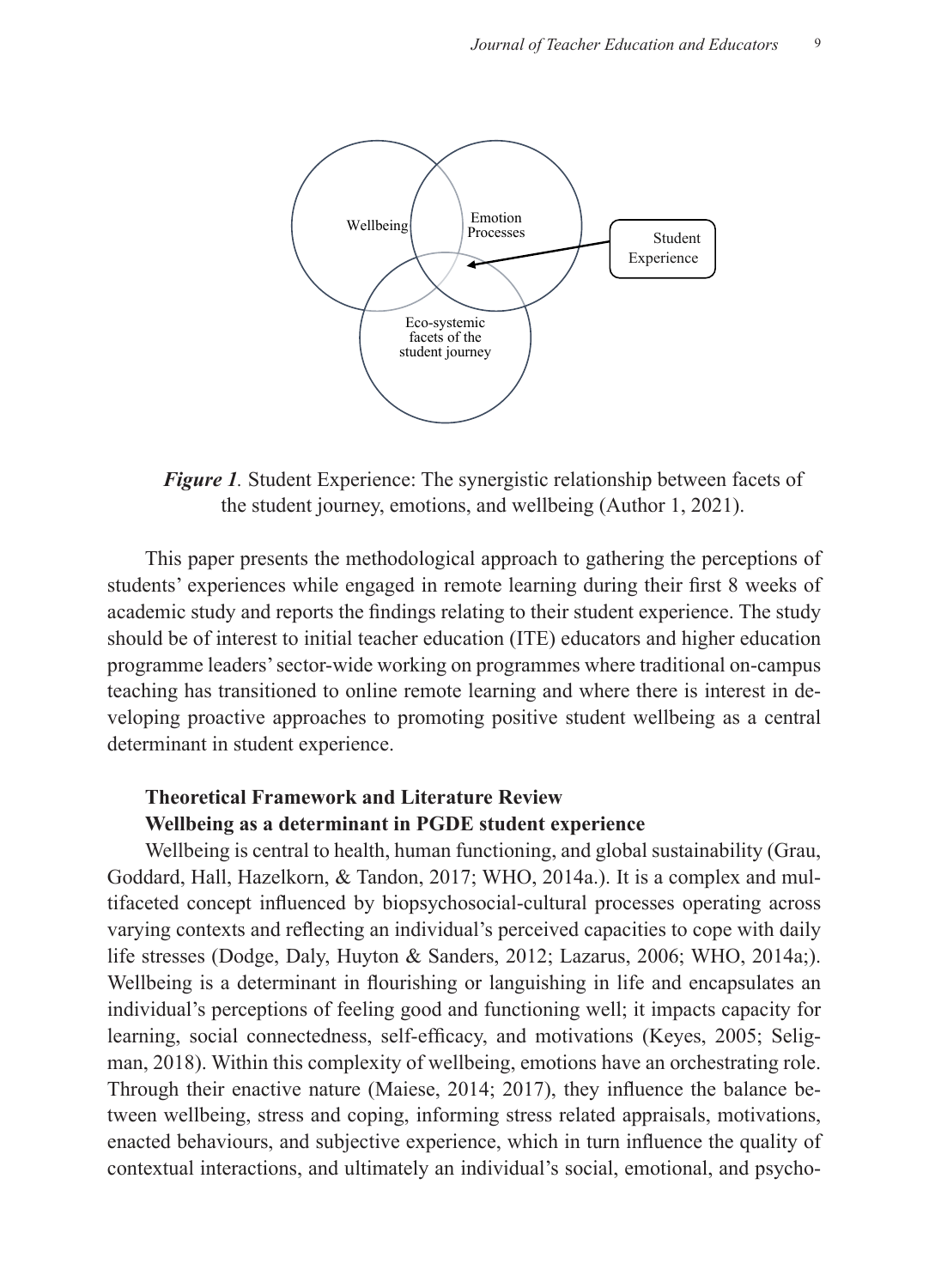logical health (Smith, Haynes & Lazarus, 1993).

Emotion responses arise during person-environment interactions and reflect how an individual construes an interaction as a benefit, challenge, or threat to wellbeing (Lazarus & Smith 1990). This largely depends upon the individual's perceived capacities for coping which are dependent on bio-ecological factors including, antecedent motivations, self-belief variables, perceived situational demands, resources, and environmental constraints (Lazarus & Folkman, 1984; Lazarus, 2000; 2006). Benefit appraisals support positive wellbeing as they reflect an individual's appraisal of an interaction as goal congruent; challenges infer low risk and reflect an individual's perception that sufficient bio-ecological resources exist to support achieving a desired outcome. Appraisals of threat infer high risk to wellbeing through perceived inability to cope and have negative implications on social, psychological, and emotional functioning (Jamieson, Hangen, Lee & Yeager, 2018). This entanglement of appraisals, emotion responses, and coping shape the relational meaning an individual assigns an experience and are highly variable according to changing perceptions of coping (Lazarus, 2006). They directly impact capacities for learning, including productive working, sense of self, and social connectedness, which in turn inform wellbeing and subjective experience (Lazarus, 2006; Schiffer, 2019).

Through this understanding, wellbeing and emotion can be conceived as central factors in PGDE student experience. Like other PGT students, PGDE students enter study influenced by varied external and internal-to-study stressors including varied knowledge and prior learning, diverse expectations of study, care commitments, parttime work duties, and financial obligations (HESA, 2019; Morgan & Direito, 2016). They also face the added challenges of a 1-year professional programme including, limited time to: transition into study; develop academic and professional identities; and gain learner capacities necessary to satisfy the requirements of PGT academic study and the standards for provisional registration essential for both programme completion and entry to the teaching profession. Their capacity to cope with these stressors has a direct impact on wellbeing and subjective experience through the valence, amplitude, and salience of emotion responses that inform their "felt meaning" (Schiffer, 2019, p. 58). The intensity of this programme paired with the multiplicity of internal and external study factors typical of the PGT student population, compounded by the effects of programme changes during the Covid-19 lockdowns highlight the significance of exploring and understanding student experience through the lens of wellbeing for the PGDE population.

This study focused on student experiences of remote learning during the first 8 weeks of study, acknowledging this is a crucial aspect of the PGT student journey (Matheson & Sutcliffe, 2018). For 1-year PGDE students, it is foundational to their transition and enculturation to study, informing academic identities that underpin their academic success (Gale & Parker, 2014).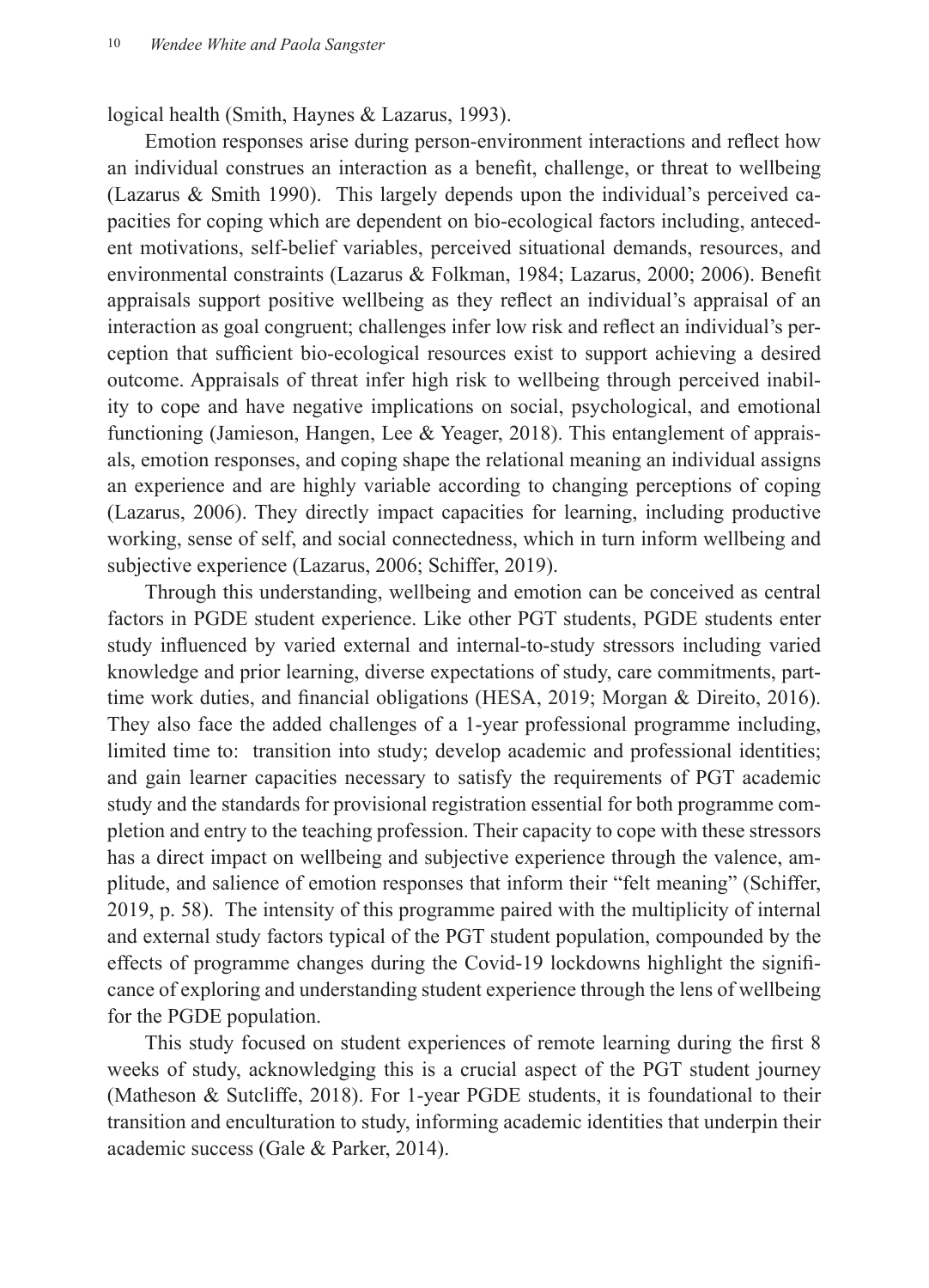### **Wellbeing in higher education**

The role of wellbeing in student success is well understood in Higher Education (HE), taking a dominant place on agendas in recent years (Feldman & Newman, 2021; GuildHE, 2018). Sector-wide, campaigns sign-post students to seek support during periods of threatened wellbeing, relegating responsibility to student services (Houghton & Anderson, 2017). Critics, however, suggest this approach is inadequate, and classify it as a deficit model that is both reactionary and atomistic, serving only to address short-term needs of students requiring support during periods of mental health crisis (Feldman & Newman, 2021; GuildHe, 2018). They argue the need for a proactive, preventative, and holistic approach that coordinates all aspects of institutional life with the potential to foster positive wellbeing for all students in study and beyond (de Pury & Dicks, 2020; Feldman & Newman, 2021).

Within this agenda, clear connections to sustainability are developing; proponents argue, a holistic approach fulfils the higher goals of HE to achieve transformative learning. Transformative learning promotes creative, critical, and reflective thinking, positive social interactions, and informs positive learner wellbeing through a developing sense of self-actualisation (Mezirow, 2000) with broader implications through students' ecosystemic connections with family, community, and future workplace settings (Grua et al., 2017; Steuer, Marks & Murphy, 2008). Through institutional connectedness student wellbeing can be targeted for short-term needs during periods of high stress and in a sustained way to promote improved practices that increase students' capacity for coping and potential for thriving throughout their student journey and beyond (GuildHE, 2018). This is a necessity for PGDE students who will enter a profession that reports high stress levels and increasing attrition rates (Lindqvist, Weurlander, Wernerson & Thornberg, 2017; Ravalier & Walsh, 2017). Teacher retention and learner success depend on individual, collective, and organisational wellbeing necessary to achieve effective instructional practices, productivity and creativity, social connectedness, and organisational goal attainment (de Pury & Dicks, 2020; Soini, Pyhältö & Pietarinen, 2010).

Teaching and learning have a role in this holistic approach, orienting the design and delivery of curricular content, pedagogy, and learning environments to support transformative learning and to address the academic and study experience issues that have historically threatened student wellbeing, including sense of belonging, fear of failure, study-related anxiety, and daily life demands (de Pury & Dicks, 2020; Houghton & Anderson, 2017; Jindal-Snape & Rienties, 2016). De Pury & Dicks (2020) suggest the recent transition to digital learning offers good potential for developing innovative, equitable practices in teaching and learning that support positive wellbeing. They highlight the importance of exploring biopsychosocial-cultural dimensions of wellbeing as a part of this process and emphasise the need for the collaborative involvement of students as co-producers of practices (dePury & Dicks, 2020).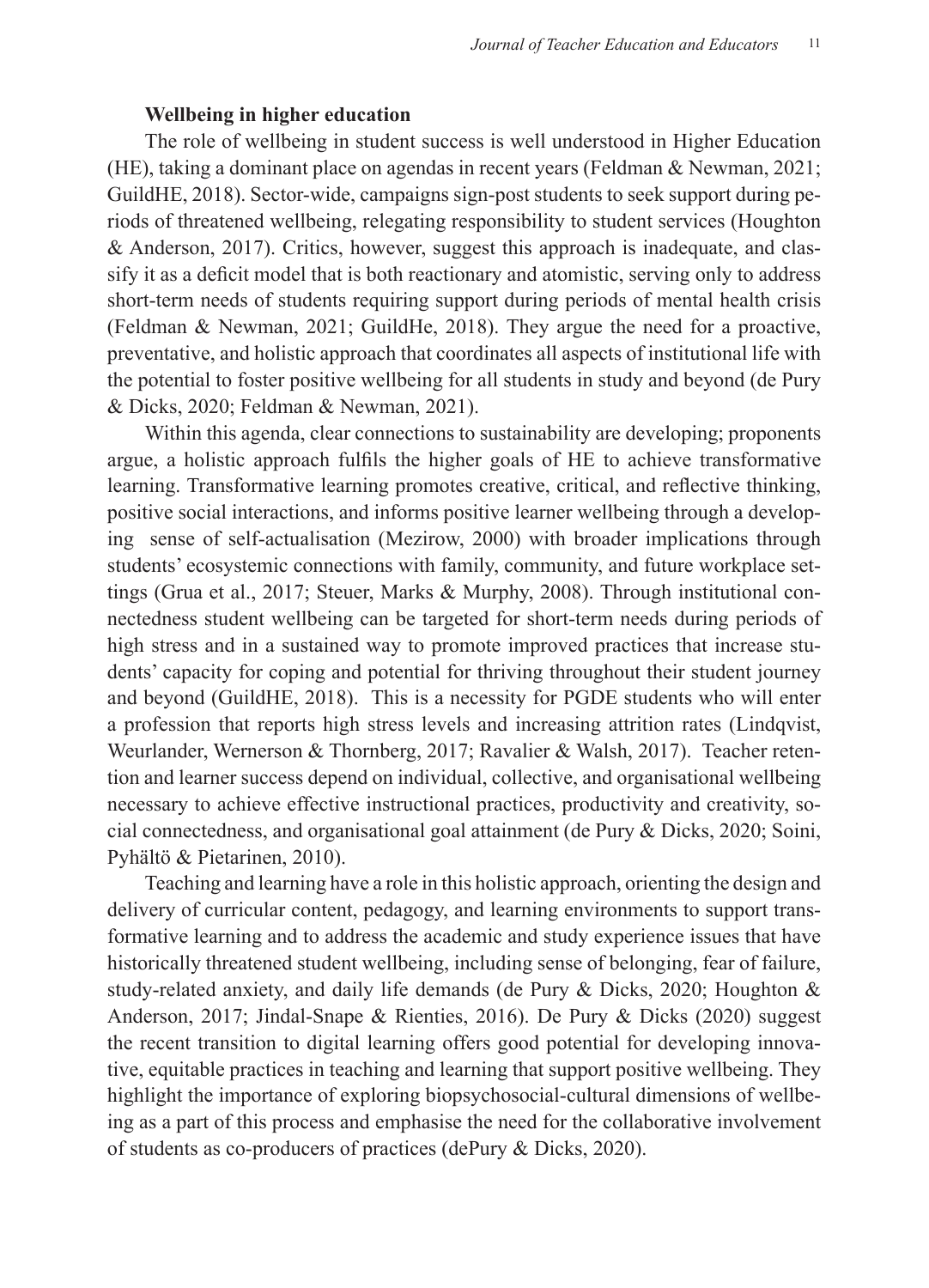This understanding informed the methodology of the current study, which employed a conventional Delphi method to engage students as experts in exploring their academic, study, and remote learning experiences. Findings in turn, have informed programme development including the design of teaching and learning environments; pedagogy; and curriculum delivery to support positive wellbeing.

Two questions guided the research:

1. What are students' perceptions of their experiences of remote learning in the first 8 weeks of study?

2. How can student voice be used to enhance practices that contribute to improved student experience?

## **Methodology**

## **Context**

The study took place in a School of Education in a UK University where, like many programmes nation-wide, the onset of Covid-19 meant the transition from faceto-face teaching to online remote learning. The goal of the study was to engage PGDE students as expert purveyors of their student journey to help inform our understanding of, and programme level response to their academic, study, and remote learning experiences to support their positive wellbeing.

### **Study design**

The study is underpinned by principles of pragmatism, which seeks to bridge research with practice through informed decision making (Creswell, 2014); a conventional Delphi design was chosen for its suitability to studying previously underexplored topics that arise in relation to rapidly changing circumstances (Brady, 2015). A conventional Delphi method engages a panel of experts in a consensus building process; it uses an iterative approach to data collection where responses are aggregated and shared leading to final judgements that can be used to inform decision making (Brady, 2015; Hasson, Keeney & McKenna, 2000). The Delphi design supports anonymous, structured communication, data collection and analysis of judgements across large groups who are geographically dispersed (Franklin & Hart, 2007) befitting the circumstances introduced during the Covid-19 pandemic. The structure of the Delphi method pre-empts any possible power imbalances that arise through social, personal, and professional dynamics to increase the likelihood of honest, open opinions in response to questions (Vogel et al., 2019). The unique features that define the Delphi method make it a useful tool in the design of learning experiences and curricular development providing opportunity for participants to make judgements according to their learning needs and interests (Green, 2014).

In this study, participants participated in a 3-round consensus building process, using anonymous, structured communication to make judgements about the most sig-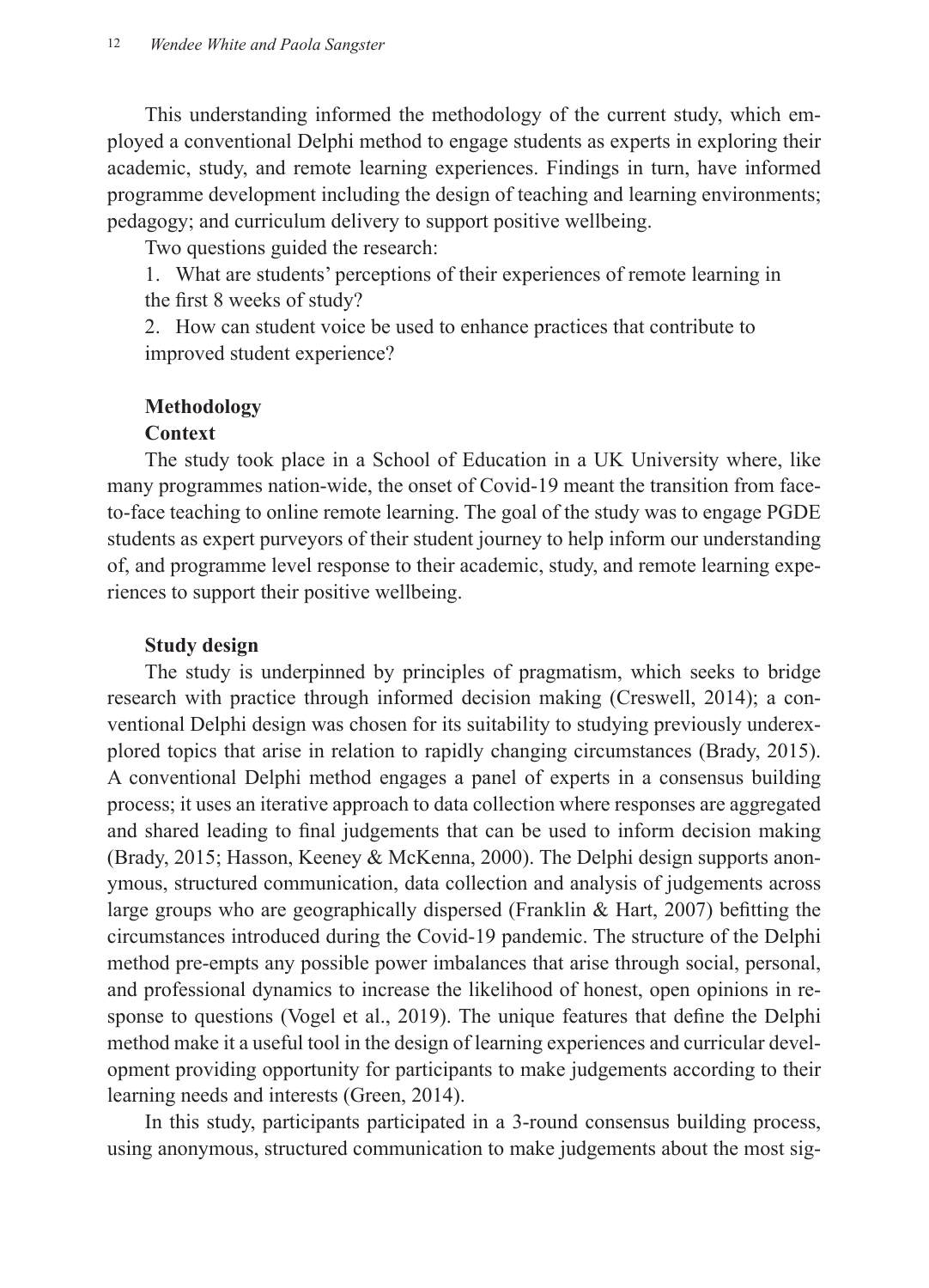nificant factors influencing their student experiences in the first 8 weeks of remote study. Using the Delphi method, it was possible to move beyond a tokenistic inclusion of student voice by positioning students as experts, informing us about aspects of their experience, thereby becoming co-producers of practices that support their positive wellbeing, and embracing a *'No decision about us, without us'* mindset (dePury &  $\overline{R}$ ) Dicks, 2020, p. 23). Figure 1 provides an illustrative overview of the 3-round Delphi process used to support data collection in this study. facets of the student exper



*Figure 2.* An illustrative representation of the three round conventional Delphi *Figure 2:* An illustrative representation of the three round conventional Delphi design design.

Dimitrijević, Simic, Radonjic & Kostic-Ljubisavljevic, (2012) suggest four criteria that define a 'Delphi Method'. These include, anonymity, iteration, controlled 1 feedback, and the collation of data that has undergone statistical analysis (p. 402). The following section outlines our approach to data collection and analysis according to these four criteria.

## **Recruitment, data collection and analysis**  *Panel approach*

The study was introduced to 219 PGDE students using a 15-minute synchronous online presentation introducing the purpose and design of the research. Recruitment included university web-based internal email communications inviting students to join the study. From the initial recruitment, 80 students consented to participate in round 1, which is in line with previous research suggesting panel membership as low as three and as high as 100 (Ogbeifun, Agwa-Ejon, Mbohwa & Pretorius, 2016). These 80 students became the Round 1 panel of experts and for each subsequent round a new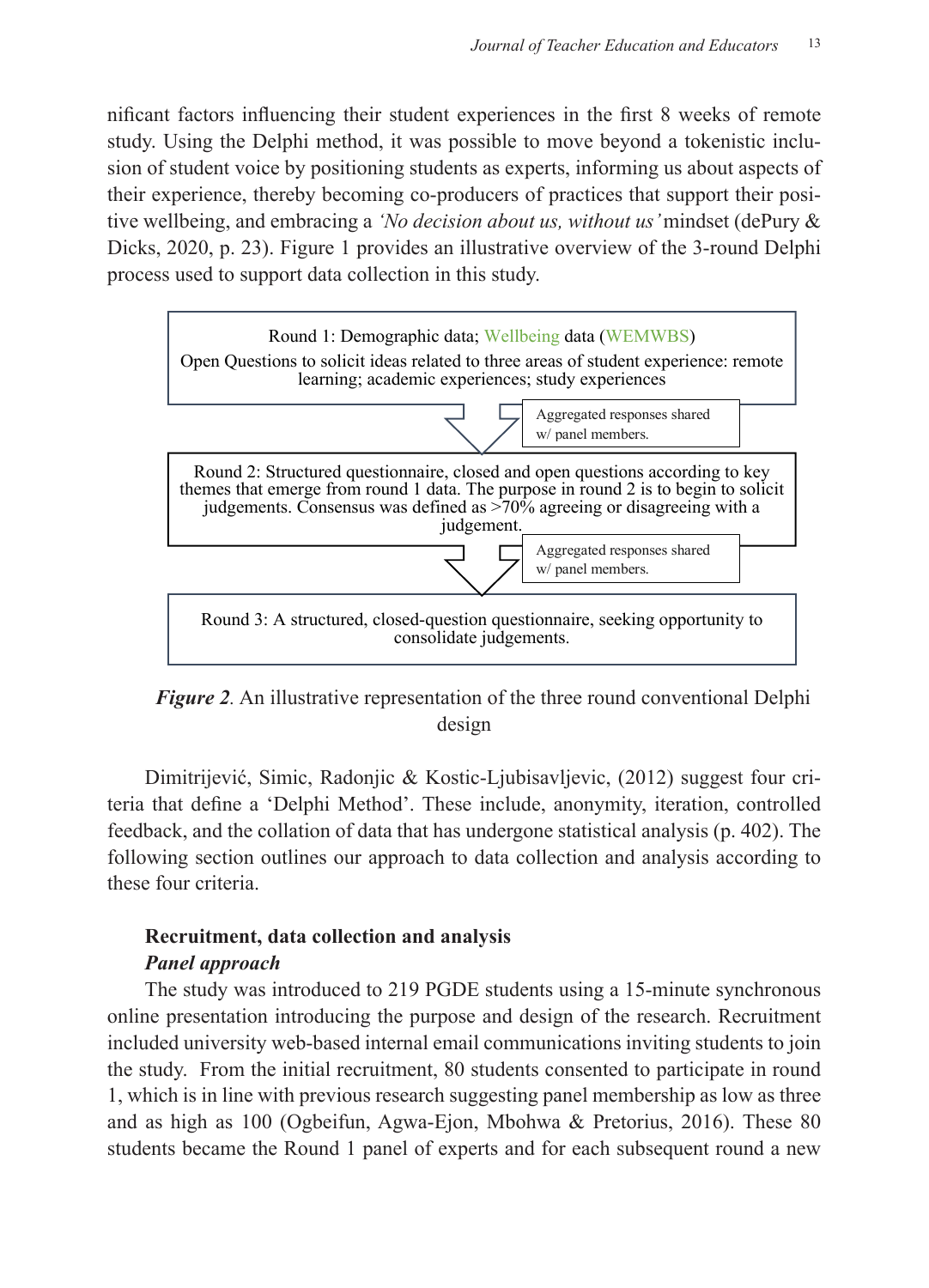invitation was emailed inviting panellists to join the next round. By the end of the three-month study, 24 of 80 panellists remained. All data were handled according to UK data protection requirements.

Round 1 data collection included demographic and wellbeing information. Delphi techniques rely on diversity of expertise and backgrounds to inform the consensus building process (Green, 2014; Linstone & Turoff, 1975). Within this study, the ecosystemic and phenomenological nature of the student experience provided a range of participant expertise, and we used the collection of demographic information as a baseline for confirming the diversity of participant characteristics (Table 1). Wellbeing measures were collected using the Warwick-Edinburgh Mental Wellbeing scale (WEMWBS) (Taggart, Stewart-Brown & Parkinson, 2015). This 14-item, 5-point Likert scale measures social, eudemonic, and hedonic aspects of wellbeing in a population (Tennant et al., 2007). In this study, individual wellbeing questions were used to support exploring and discussing group wellbeing (Taggart et al., 2015).

#### **Table 1.**  $\frac{1}{D}$

*Participant Characteristics Participant Characteristics*

| Question           | <b>Options</b> | Participants   | Percentages |
|--------------------|----------------|----------------|-------------|
| Where are          | Scotland       | 76             | 95%         |
| you from?          | Rest of UK     | 3              | 3.8%        |
|                    | EU             | 1              | 1.3%        |
|                    | International  |                |             |
|                    | $(non-EU)$     |                |             |
| Gender             | Female         | 67             | 83.8%       |
|                    | Male           | 13             | 16.3%       |
|                    | Other          |                |             |
| Age                | 18-24          | 21             | 26.6%       |
|                    | $25 - 30$      | 20             | 25.3%       |
|                    | 31-39          | 18             | 22.8%       |
|                    | 40-49          | 15             | 19%         |
|                    | 50-59          | 5              | 6.3%        |
|                    | $60+$          | $\overline{0}$ |             |
| Gap between        | $0 - 1$        | 24             | 30%         |
| current and        | $2 - 4$        | 17             | 21.3        |
| previous           | $5-9$          | 18             | 22.5        |
| study (years)      | $10+$          | 21             | 26.3        |
| <b>Dependents?</b> | Yes            | 31             | 38.8%       |
|                    | No             | 49             | 61.3%       |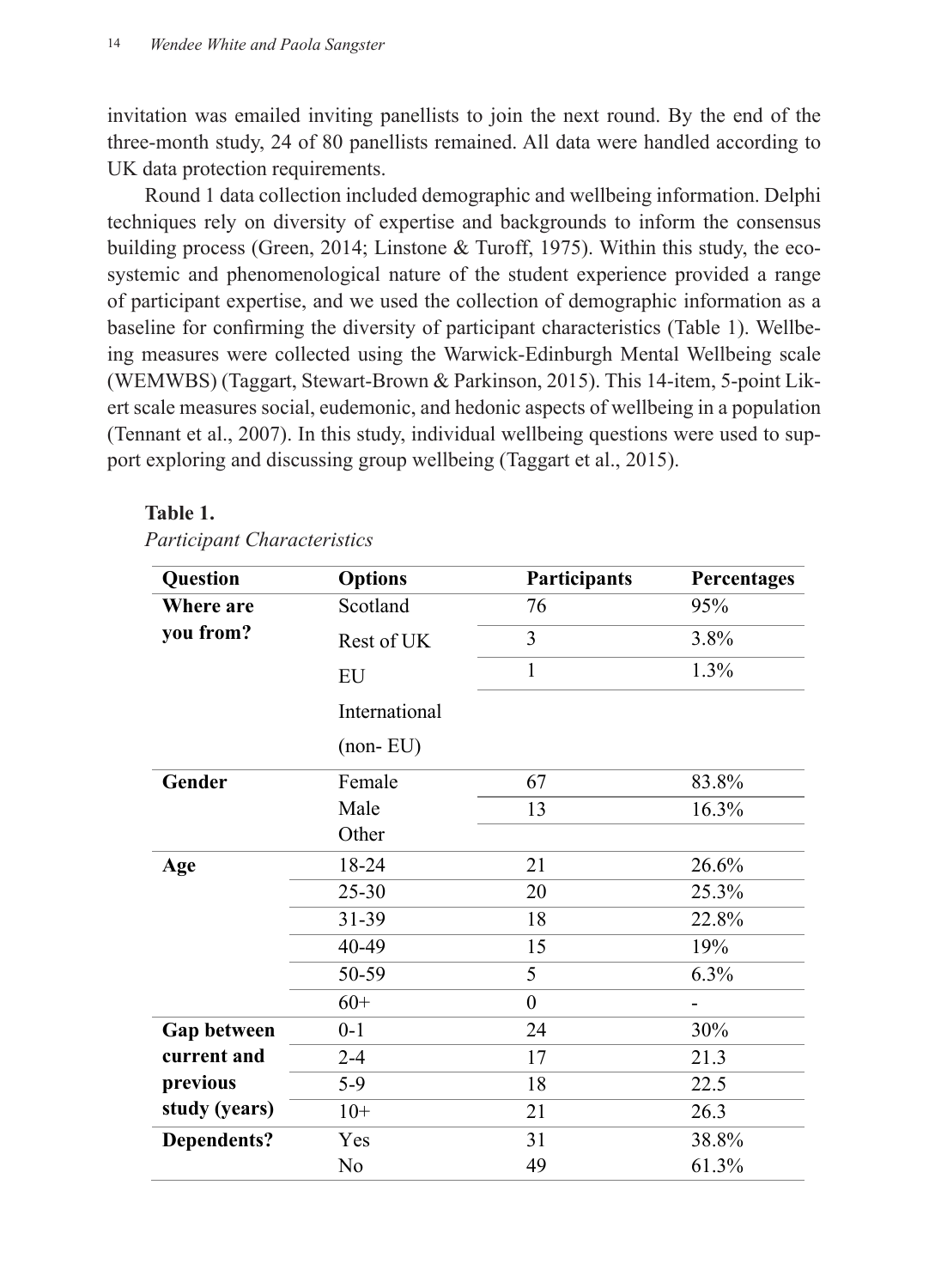Round 1 Delphi questions provided participants a series of nine open questions and three free-text responses exploring their experiences across three domains of interest: remote learning, academics, and study experiences (Table 2).  $\frac{1}{2}$  **Delph** 5-9 18 22.5 ons provided participants a series of three ope **Dependent in the posts of the contract of the set of the set of the set of the set of the set of the set of the set of the set of the set of the set of the set of the set of the set of the set of the set of the set of the** me  $\overline{a}$  $\overline{\phantom{a}}$ 

### **Table 2.**

*Domains of Interest Presented to Panel Experts in Round 1 Data Collection* Table 2. *Domains of Interest Presented to Panel Experts in Round 1 Data Collection*

| <b>Remote Learning</b> | Academic                   | <b>Study Experiences</b> |
|------------------------|----------------------------|--------------------------|
|                        | <b>Experiences</b>         |                          |
| What you do/don't      | Digital Tools              | Transition               |
| Enjoy                  |                            |                          |
| Challenges             | The Virtual Learning       | Strategies used to       |
|                        | Space                      | address challenges       |
| Motivation             | <b>Teaching Strategies</b> | Digital Tools            |
| Free Text Response     | Free Text Response         | Free Text Response       |

The goal in this initial round was to solicit ideas from participants which were collated and analysed thematically (Braun  $& Clark, 2006$ ) to create a structured quantitative survey representing the shared ideas and to initiate the consensus building process 1 (Dimitrijević et al., 2012). Following the Round 1 analysis, a summary of the Round 1 findings was shared with panel members alongside the quantitative survey for Round 2. The sharing of findings supports the consensus building process by providing panel members the opportunity to review group responses, which may inform new thinking for future rounds (Linstone & Turoff, 1975).

In the Round 2 quantitative survey, participants were asked to rank order 154 statements across 12 sub-domains, nested within the three domains of interest (Table 3). An open question exploring the theme, *feedback*, was also included in Round 2. This theme emerged as a category in the free text responses in round 1 analysis and an open question was needed in Round 2 to establish a greater depth of understanding of students' experiences. Exploring new ideas that emerge through each round is an approach supported by the Delphi Design (Linstone & Turnoff, 1975).

Quantitative data collected from round 2 underwent statistical analysis to determine group consensus. Consensus was defined at  $\geq$ 70% of participants agreeing or disagreeing with a judgement; any statements receiving <30% agreement was removed from the round 3 iteration, these are two conditions which are in line with previous Delphi studies (Ogbeifun et al., 2016; Vogal et al., 2019). Any questions meeting the consensus value were removed from the round 3 survey. Using the round 2 analysis of feedback, new closed questions soliciting participant judgements related to this topic were added to the round 3 survey. In Round 3, the revised survey was sent to participants alongside the summary of findings from Round 2. This was the final iteration and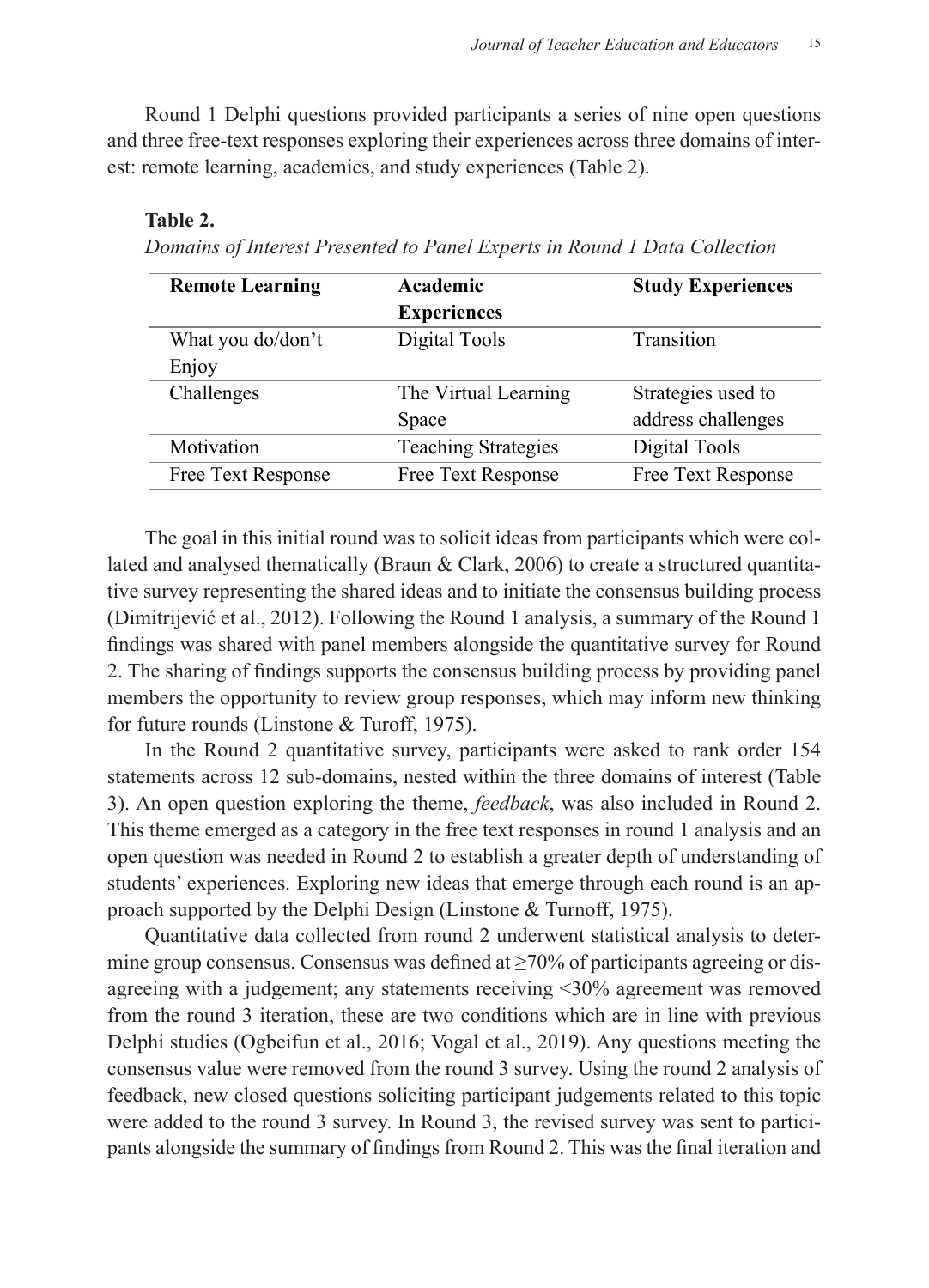provided panellists the opportunity to establish consensus on the remaining questions (Turoff & Linstone, 1975). Table 3 provides a summary of the Delphi statements used in each round and is organised according to the 12 sub-domains nested within the three domains of interest.

## **Table 3.**

Summary of Grouped statements by Domain and Sub-Domains *Summary of Grouped statements by Domain and Sub-Domains* 

| Round        | Group<br><b>Size</b> | <b>Domains</b>                 | <b>Sub-Domains/</b><br>Corresponding<br><b>Statements</b> |                | Consensus<br><b>Achieved</b><br>(CA)                               |
|--------------|----------------------|--------------------------------|-----------------------------------------------------------|----------------|--------------------------------------------------------------------|
| $\mathbf{1}$ | 80                   | Remote Learning<br>Experiences |                                                           | $\overline{4}$ | N/A -Round 1<br>analysis used<br>to create                         |
|              |                      | Academic<br>Experiences        |                                                           | $\overline{4}$ | quantitative<br>survey to<br>elicit                                |
|              |                      | <b>Study Experience</b>        |                                                           | $\overline{4}$ | participant<br>judgements                                          |
| $\mathbf{2}$ | 27                   | Remote Learning<br>Experiences | Health<br>Challenges                                      | 8              | CA                                                                 |
|              |                      |                                | Technology<br>Challenges                                  | 14             | CA                                                                 |
|              |                      |                                | Study<br>Challenges                                       | 17             | No Consensus<br>$*11$<br>statements<br>less than 30%<br>agreement. |
|              |                      |                                | Emotion<br>Challenges                                     | 9              | CA                                                                 |
|              |                      |                                | Likes                                                     | 20             | No Consensus<br>$*15$<br>statements<br>less than 30%<br>agreement  |
|              |                      | Academic<br>Experiences        | Virtual Learning<br>Environment                           | 14             | CA                                                                 |
|              |                      |                                | Desired<br>Teaching and<br>Learning (T&L)<br>Strategies   | 15             | No Consensus<br>*7 statements<br>less than 30%<br>agreement        |
|              |                      |                                | <b>Effectively Used</b><br>T&L Strategies                 | $15***$        | **Had to be<br>re-asked in<br>round 3                              |
|              |                      |                                | *Added one open question on feedback                      |                |                                                                    |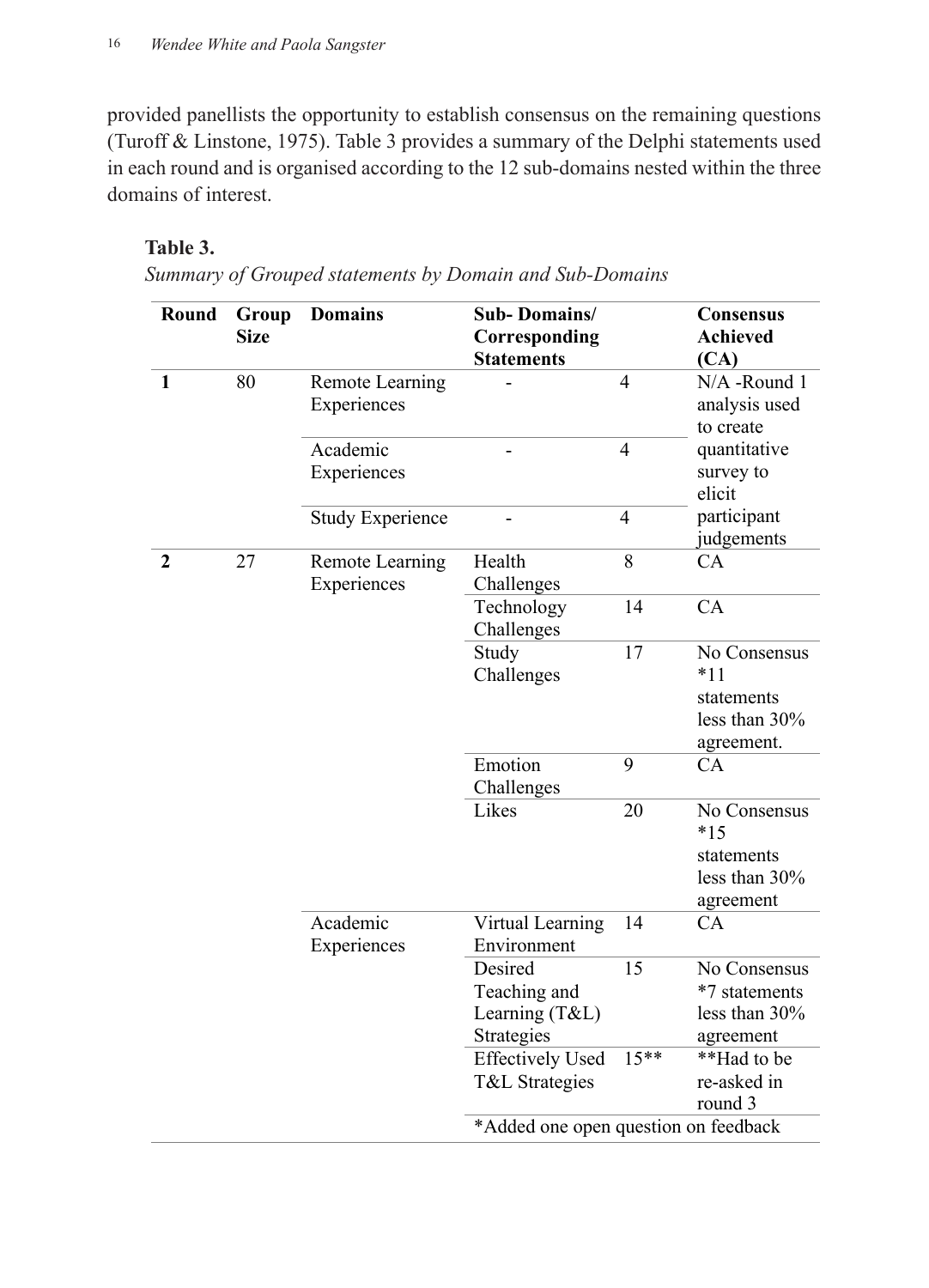|   |    | <b>Study Experience</b>        | Coping                                    | 5  | CA                                                             |
|---|----|--------------------------------|-------------------------------------------|----|----------------------------------------------------------------|
|   |    |                                | Motivations<br>(positive impact)          | 8  | CA                                                             |
|   |    |                                | <b>Motivations</b><br>(negative impact)   | 14 | No consensus<br>*9 statements<br>less than $30\%$<br>agreement |
|   |    |                                | <b>Study Supports</b>                     | 15 | CA.                                                            |
| 3 | 24 | Remote Learning<br>Experiences | Study<br>Challenges                       | 6  | CA                                                             |
|   |    |                                | Likes                                     | 5  | <b>CA</b>                                                      |
|   |    | Academic<br>Experiences        | Desired T&L<br>Strategies                 | 8  | No Consensus                                                   |
|   |    |                                | <b>Effectively Used</b><br>T&L Strategies | 15 | CA.                                                            |
|   |    |                                | Type of<br>Feedback Most<br>Valued        | 10 | CA                                                             |
|   |    |                                | Use of Feedback                           | 10 | <b>CA</b>                                                      |
|   |    | <b>Study Experience</b>        | Motivations<br>(negative impact)          | 5  | <b>CA</b>                                                      |

Note. \*statements scoring less than 30% agreement were omitted from the round 3 survey.

(CA) Consensus was achieved when 70% or more group agreement was achieved in the ranking of statements. When a minimum of 1 statement for each subdomain achieved consensus, the domain was removed from the next survey round.

\*\* Effectively Used Teaching Strategies had to be re-inserted into round 3 as a result of an error in round 2 wording for one statement.

The next section reports the key findings and insights into the relationship between wellbeing and students' experiences of remote learning.

## **Findings and Discussion**

## **PGDE student wellbeing**

Through its close relationship with learning and emotion (Boekaerts, 1993; Lazarus, 2006), wellbeing is conceptualised in this study as a central factor in student experience. Wellbeing measures were collected and analysed using the WEMBMS scale and user guide (Taggart et al., 2015). Scaled scores were summed for each participant, yielding a result ranging from a minimum score of 14 to a maximum score of 70. Categorical analysis was used to identify low (14-42), average (43-59) and high (60-70) mental wellbeing scores (Table 4). being is conceptualised in this study as a central factor in  $\frac{1}{2}$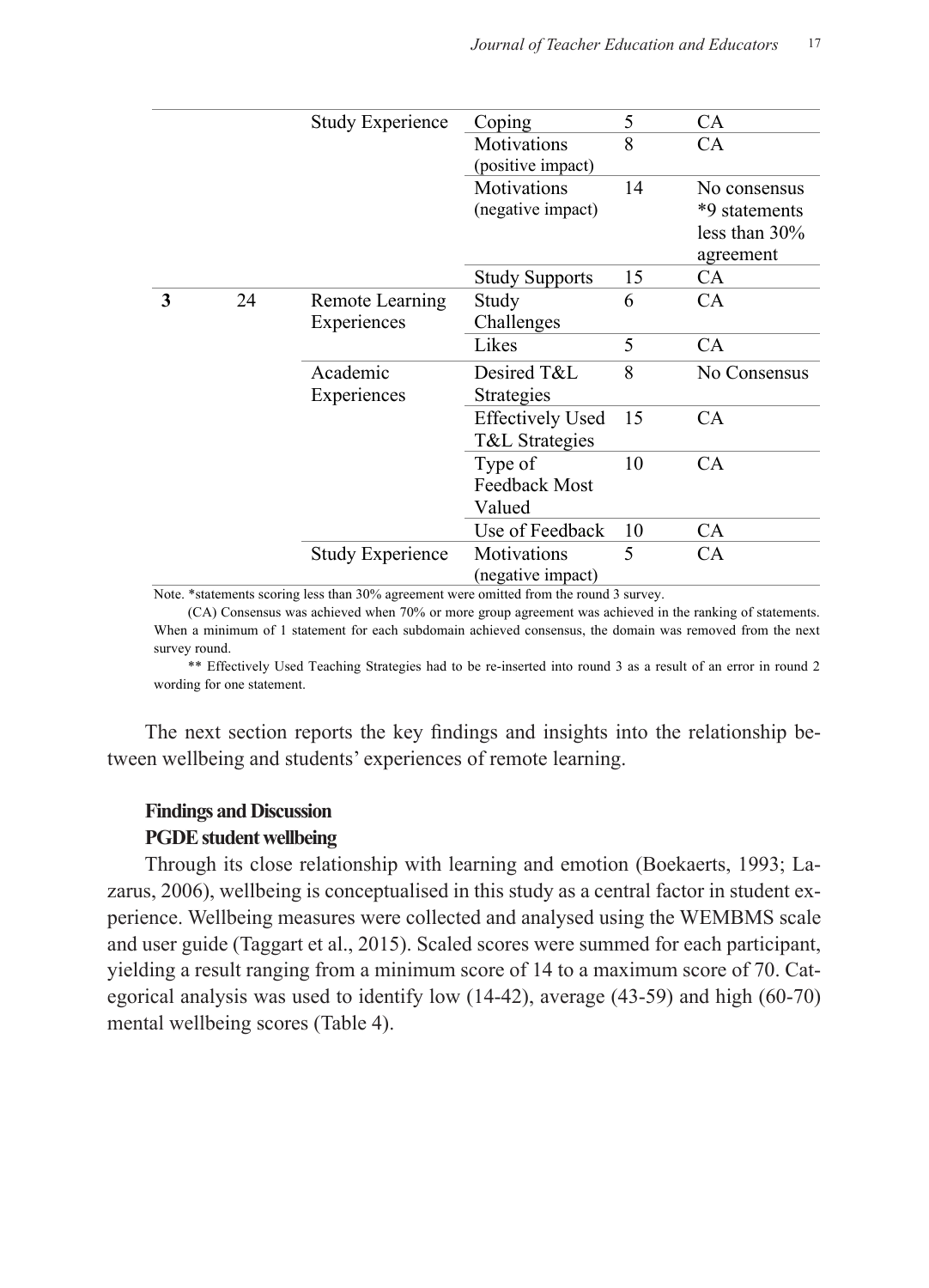### **Table 4.**

| Summed WEMWBS Scores showing low, average, high wellbeing across the |  |
|----------------------------------------------------------------------|--|
| <i>participant population</i>                                        |  |

| <b>Levels of Wellbeing</b><br>(Using WEMWBS Scores) | <b>Student numbers</b> | Percentage of<br>participant population |
|-----------------------------------------------------|------------------------|-----------------------------------------|
| Low wellbeing                                       | 23                     | 29%                                     |
| Average wellbeing                                   | 54                     | 67%                                     |
| $High (60-70)$                                      |                        | $4\%$                                   |

Findings are largely positive, indicating 71% of the participant group were experiencing average to high wellbeing at the time of data collection, inferring the availability of biopsychosocial capacities necessary for engagement with the higher order learning requirements which define PGT study (Jamieson et al., 2018; QAA, 2018). Alternatively, 29% of the student group indicate experiencing low wellbeing at the time of data collection warranting a more granular level of analysis. This included a calculation of mean group wellbeing and a question-by-question analysis of the wellbeing attributes (Taggart et al., 2015). Group mean wellbeing scores were compared to 2019 national wellbeing scores for adults aged 16-64 years in Scotland. Findings are positive, with mean group wellbeing scores of  $46.34$  (s=7.9) aligning with mean national wellbeing scores of 49.1 (Knudson et al., 2020).

Descriptive statistics were used to support a greater depth of exploration involving question by question analysis (Table 5). Mean scores less than 3 and greater than 3.7 have been highlighted to identify least favourable and most favourable responses. Group percentages for least favourable responses, 'none of the time', or 'rarely' are shown following each item, *having energy to spare* (40%), *feeling relaxed* (35%), and *feeling confident* (33%). In contrast, favourable responses 'often' or 'all of the time' included, *feeling interested in other people* (73%) and *feeling loved* (58%). Interestingly, across all items, 'all of the time' was the most frequent response for 'feeling loved' but it also had the greatest s-value indicating it had the widest range in participant responses.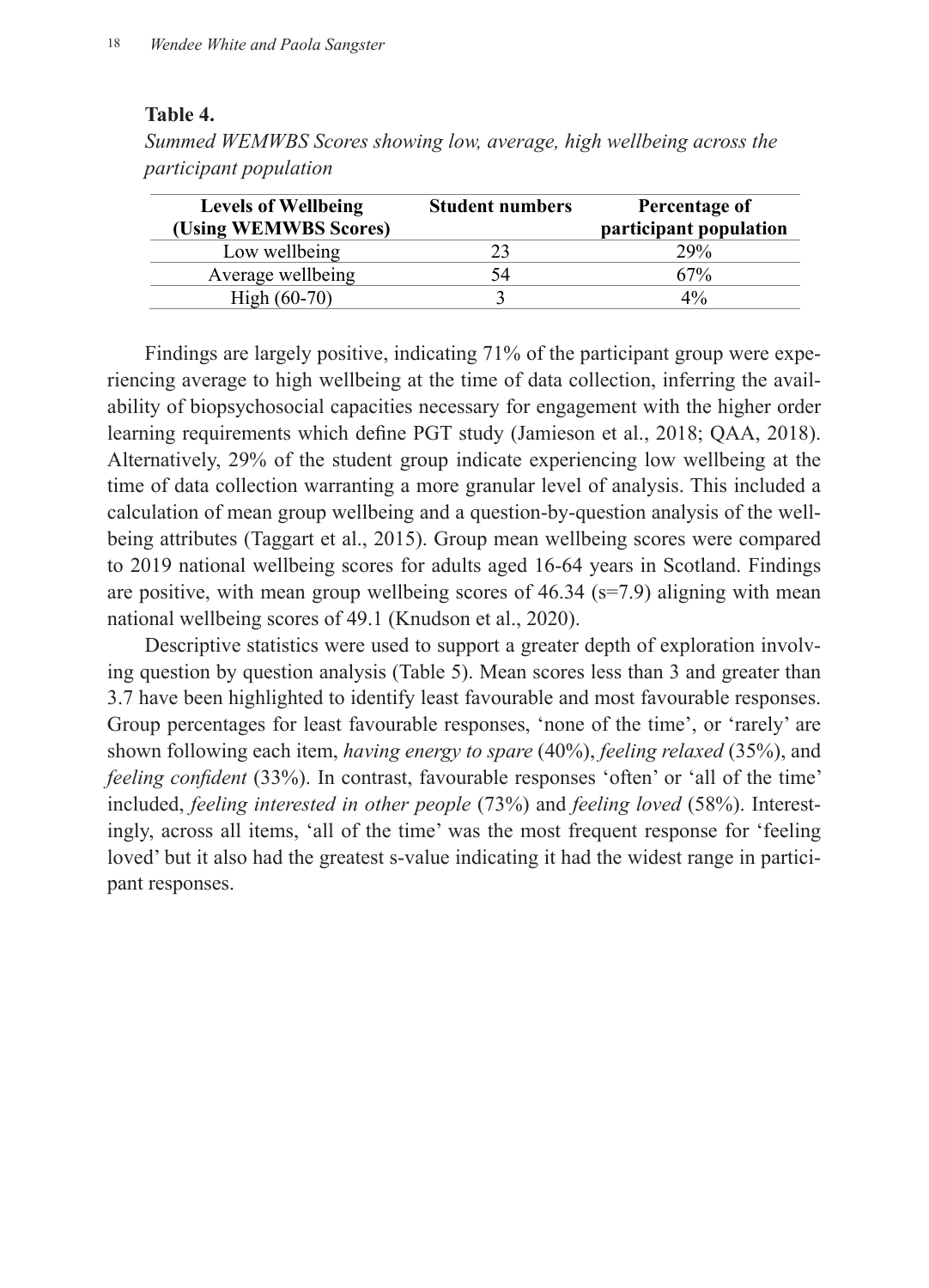|                                    | <b>MEAN</b> | <b>STD</b> | <b>MODE</b>    | <b>MEDIAN</b>  |
|------------------------------------|-------------|------------|----------------|----------------|
|                                    |             | DEV.       |                |                |
| I've been feeling optimistic about | 3.54        | 0.76       | 4              | 4              |
| the future                         |             |            |                |                |
| I've been feeling useful           | 3.05        | 0.91       | 3              | 3              |
| I've been feeling relaxed          | 2.8         | 0.75       | 3              | 3              |
| I've been feeling interested in    | 3.81        | 0.82       | $\overline{4}$ | $\overline{4}$ |
| other people                       |             |            |                |                |
| I've had energy to spare           | 2.71        | 0.92       | 3              | 3              |
| I've been dealing with problems    | 3.41        | 0.72       | 4              | 3              |
| well                               |             |            |                |                |
| I've been thinking clearly         | 3.49        | 0.65       | $\overline{4}$ | 4              |
| I've been feeling good about       | 3.14        | 0.96       | $\mathcal{E}$  | 3              |
| myself                             |             |            |                |                |
| I've been feeling close to other   | 3.0         | 1.08       | 3              | 3              |
| people                             |             |            |                |                |
| I've been feeling confident        | 2.9         | 0.92       | 3              | 3              |
| I've been able to make up my own   | 3.7         | 0.83       | 4              | 4              |
| mind about things                  |             |            |                |                |
| I've been feeling loved            | 3.74        | 1.14       | 5              | 4              |
| I've been interested in new things | 3.64        | 0.94       | 4              | 4              |
| I've been feeling cheerful         | 3.43        | 0.77       | 4              | 4              |

## **Table 5.**

*Descriptive statistics for wellbeing scores* Table 5. *Descriptive statistics for wellbeing scores*

Feeling interested in new people is a positive finding through its potential contribution to wellbeing and learning. It suggests participants are open to building positive relationships, which Seligman (2018) highlights as a foundation of wellbeing, providing a sense of connectedness and belonging. Connectedness and belonging are factors that support student engagement, motivation, and identity which in turn foster an orientation to learning (Aked, Marks, Cordon & Thompson, 2008; Fisher et al., 2019). *Feeling loved* is another positive finding. More impactful than the broad social rela-<br>Feeling loved is another positive finding. More impactful than the broad social relationships that might developing within a cohort, relationships based on feeling loved provide stability, security, a source of encouragement and coping (Aked et al., 2008). It is possible to reason, feeling loved provides students the coping resources necessary to no possible to reason, reemig loved provides statents are expiring resources necessary to mitigate against stresses that arise because of internal and external to study demands, supporting positive wellbeing and learning oriented goals. **Experience**<br>**Experience**  $\frac{1}{2}$ 

The findings that indicate over one third of the participant group *lack energy and confidence*, and rarely or never feel relaxed are concerning. Wellbeing relies on capacities to cope with daily life stresses (WHO, 2014a). Through coping, the social, emotional, and cognitive processes that inform wellbeing can be maintained, allowing an individual to sustain their goal directed behaviours (Dodge et al. 2012). Persistent in marvious to sustain their goal uncered behaviours (Douge et al. 2012). I efficient inability to relax or a lack of spare energy create pressures and heightened stress that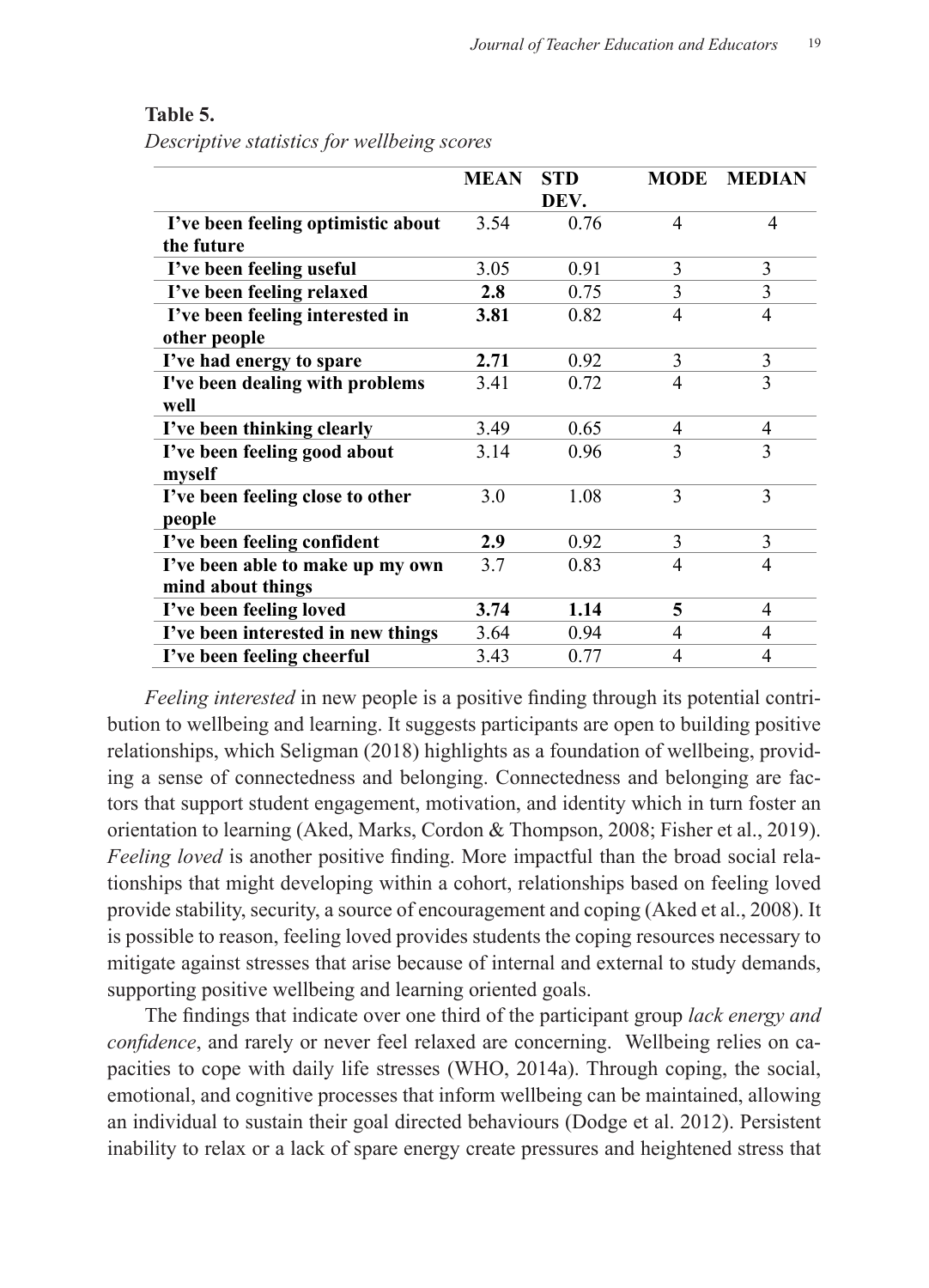potentially interfere with coping (Anisman, 2014). Average stress for university students outweighs stresses in the general population (Gustems-Carnicer, Calderón & **the future** Calderón-Garrido, 2019), which when paired with our findings, raises questions about PGDE students' capacities for coping with the internal and external to study demands that define their student journey. Adding to this, Briggs (2014) identifies academic confidence as a predictor of academic success and a contributing factor in building a **ISON CONTROLLET SERVICE CONTROLLET CONTROLLET SERVICE SERVICE SERVICE SPARE OF SPARE OF SPARE SPACE SPACE SPACE SPACE SPACE SPACE SPACE SPACE SPACE SPACE SPACE SPACE SPACE SPACE SPACE SPACE SPACE SPACE SPACE SPACE SPACE S** ence on identity, persistence, motivation, and effort (Cisco, 2020; Freire et al., 2020) highlighting *a lack of confidence* as a potential threat to student experience. any interfect with coping (Amsman, 2014). Average suess for university It sen-emeacy, sen-emeacy miorius student coping unough its positive

## **Responses to the Delphi Exercise**

Analysis of Delphi data provided valuable insight into internal and external study Factors associated with three domains of interest: remote learning, academic experiences, study experiences. Across the three rounds, consensus was achieved for 11 of 12 sub-domains (Table 6). No consensus was agreed for Preferred Teaching and Learning Strategies. In this section we explore these findings and their interactions with attributes of wellbeing. associated with three domains of interest, remote rearning, academic e **I've been feeling cheerful** 3.43 0.77 4 4

# **Table 6.** Table 6.

| Summary of Statements Achieving Consensus |  |  |  |  |  |
|-------------------------------------------|--|--|--|--|--|
|-------------------------------------------|--|--|--|--|--|

| <b>Domains</b>     | Sub-<br><b>Domains</b>   | <b>Consensus</b>                                                                                                                                                           | (%)<br>agreement) |
|--------------------|--------------------------|----------------------------------------------------------------------------------------------------------------------------------------------------------------------------|-------------------|
| Remote<br>Learning | Health<br>Challenges     | Poor concentration                                                                                                                                                         | 74                |
| <b>Experiences</b> | Technology<br>Challenges | misuse of the chatbox<br>inconsistent<br>organization of the<br>VLE area                                                                                                   | 78<br>70          |
|                    | Study<br>Challenges      | Difficulty gauging<br>$\bullet$<br>progress due to lack of<br>feedback that would<br>normally occur<br>informally through<br>social interaction with<br>peers or lecturers | 82                |
|                    |                          | Difficulty learning<br>'practical' subjects<br>(e.g., Art, PE, Design,<br>Dance)                                                                                           | 72                |
|                    | Emotion<br>Challenges    | irritated by too much<br>irrelevant chat in the<br>chat box                                                                                                                | 70                |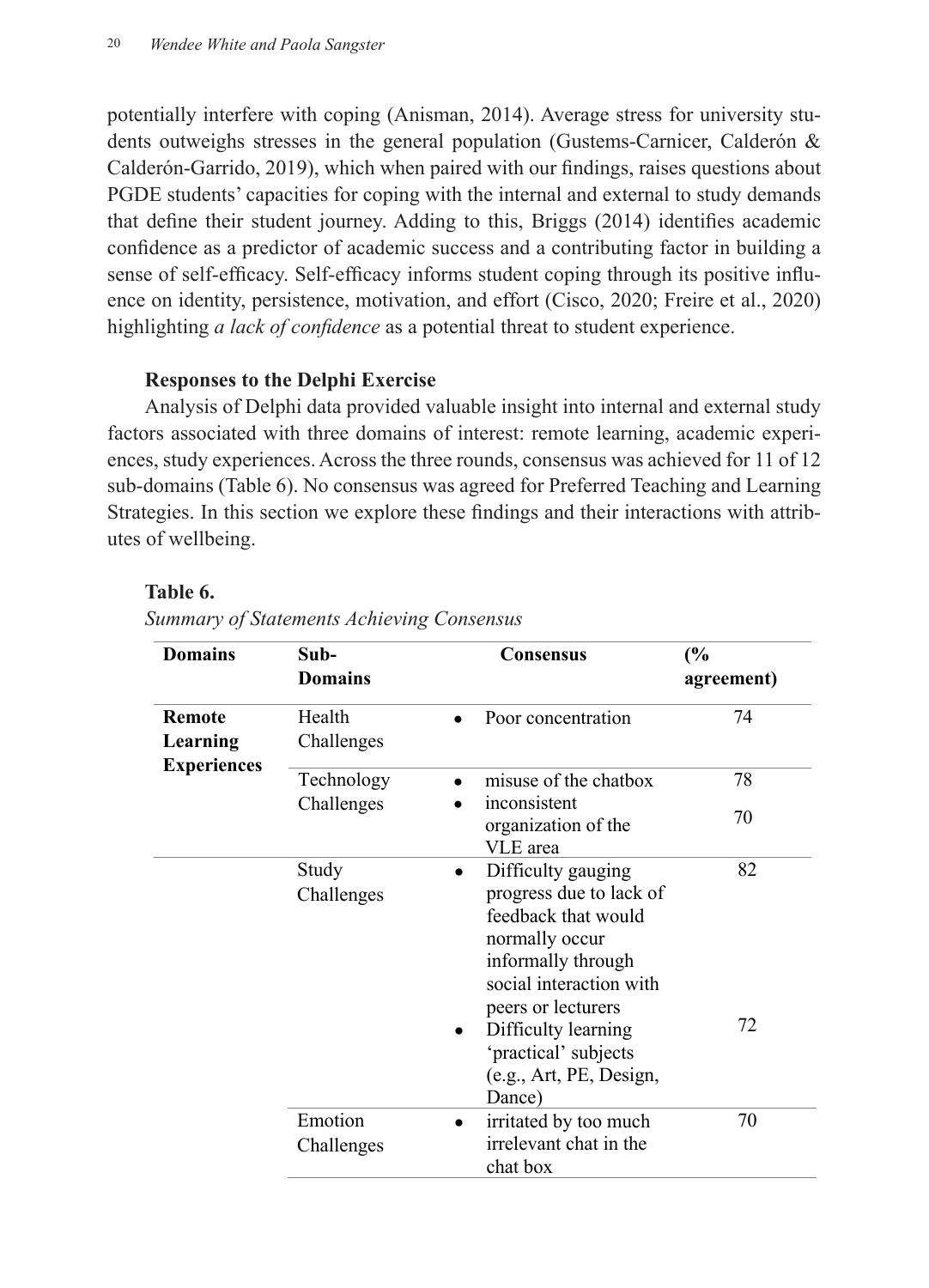|                                | Likes                                                        | $\bullet$ | save time and money<br>associated with travel<br>Recordings support<br>revisiting materials<br>and flexible viewing<br>for self-paced study<br>No commute time<br>supports longer<br>engagement with study<br>materials | 95<br>91<br>77 |
|--------------------------------|--------------------------------------------------------------|-----------|-------------------------------------------------------------------------------------------------------------------------------------------------------------------------------------------------------------------------|----------------|
| Academic<br><b>Experiences</b> | Virtual<br>Learning<br>Environment                           |           | Difficult to keep track<br>of what has been done<br>and what still needs to<br>be done<br>Lecturers using                                                                                                               | 70             |
|                                |                                                              |           | different methods of<br>communication<br>(email/announcement),<br>which makes it really<br>difficult to go back to<br>find the<br>communication at a<br>later date                                                      | 70             |
|                                | Preferred<br>Teaching and<br>Learning<br>(T&L)<br>Strategies |           | No consensus achieved                                                                                                                                                                                                   |                |
|                                | Effectively                                                  |           | Lecturer's Presence                                                                                                                                                                                                     | 86             |
|                                | Used of T&L                                                  |           | 'Wee' groups                                                                                                                                                                                                            | 77             |
|                                | Strategies                                                   |           | Recorded lectures                                                                                                                                                                                                       | 77             |
|                                |                                                              |           | YouTube clips                                                                                                                                                                                                           | 73             |
|                                | Most<br>Preferred<br>Types of                                | $\bullet$ | Formal feedback on<br>assignments that<br>provides clear next                                                                                                                                                           | 86             |
|                                | Feedback                                                     | $\bullet$ | steps<br>Formal feedback on<br>assignments linked to<br>defined criterion                                                                                                                                               | 72             |
|                                | Most used<br>Feedback                                        | $\bullet$ | Formal feedback on<br>assignments linked to<br>defined criterion<br>Formal feedback on                                                                                                                                  | 90             |
|                                |                                                              | $\bullet$ | assignments that                                                                                                                                                                                                        | 76             |

• Informal self-feedback

76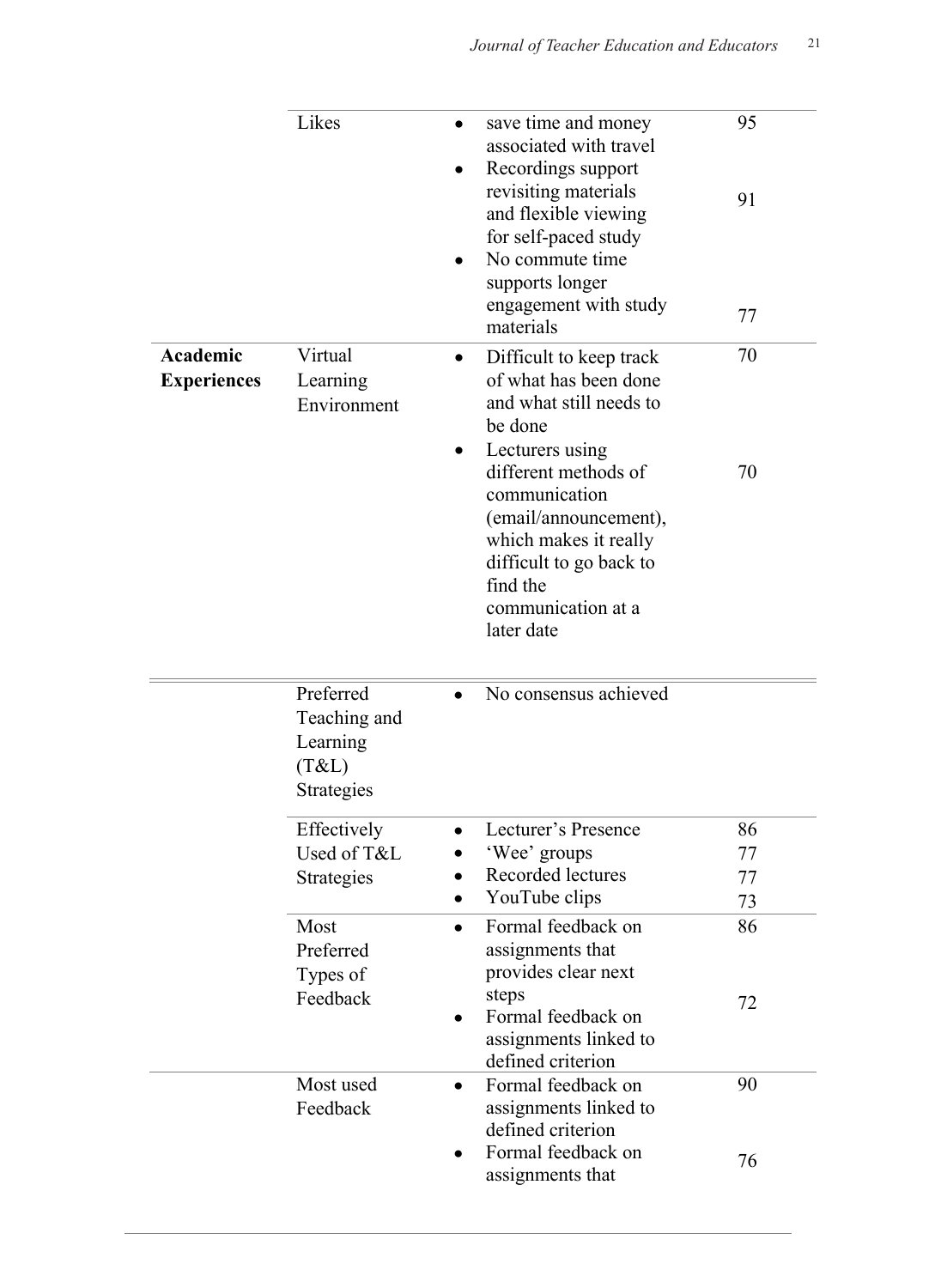| <b>Study</b><br><b>Experiences</b> | Coping                              | provides clear next<br>steps<br>Informal self-feedback<br>used to reflect on<br>activities, goals, and<br>next steps<br>Support of family and<br>$\bullet$<br>peers most important<br>sources of coping<br>University services<br>scored least important | 76<br>71<br>75 |
|------------------------------------|-------------------------------------|----------------------------------------------------------------------------------------------------------------------------------------------------------------------------------------------------------------------------------------------------------|----------------|
|                                    | Motivations<br>(positive<br>impact) | source of coping<br>No Travel - more<br>$\bullet$<br>energy, less tired, no<br>anxiety, more time to<br>engage with materials                                                                                                                            | 74             |
|                                    |                                     | Recorded lectures<br>support flexible<br>learning, self-pacing<br>and opportunity to<br>review materials                                                                                                                                                 | 70             |
|                                    | Motivations<br>(negative<br>impact) | Dwindling motivation<br>$\bullet$<br>- high at the start and<br>has waned through the<br>monotony of sitting at<br>the computer all day                                                                                                                  | 91             |
|                                    |                                     | Back-to-back live<br>lectures; lack of active<br>learning<br>opportunities: 'I start to                                                                                                                                                                  | 91             |
|                                    |                                     | zone-out.'<br>Mental Health: too<br>much screen time;<br>tiresome routines;<br>migraines                                                                                                                                                                 | 82             |
|                                    | Study                               | Attending every                                                                                                                                                                                                                                          | 88             |
|                                    | Supports                            | session<br>If confused about<br>anything, discuss<br>privately with tutor<br>group before emailing                                                                                                                                                       | 85             |
|                                    |                                     | a lecturer<br>When other students<br>are happy to share<br>ideas                                                                                                                                                                                         | 81             |
|                                    |                                     | Revisiting lectures of<br>areas I am unsure of<br>Seeing things with                                                                                                                                                                                     | 77             |
|                                    |                                     | more clarity after a<br>day's break                                                                                                                                                                                                                      | 70             |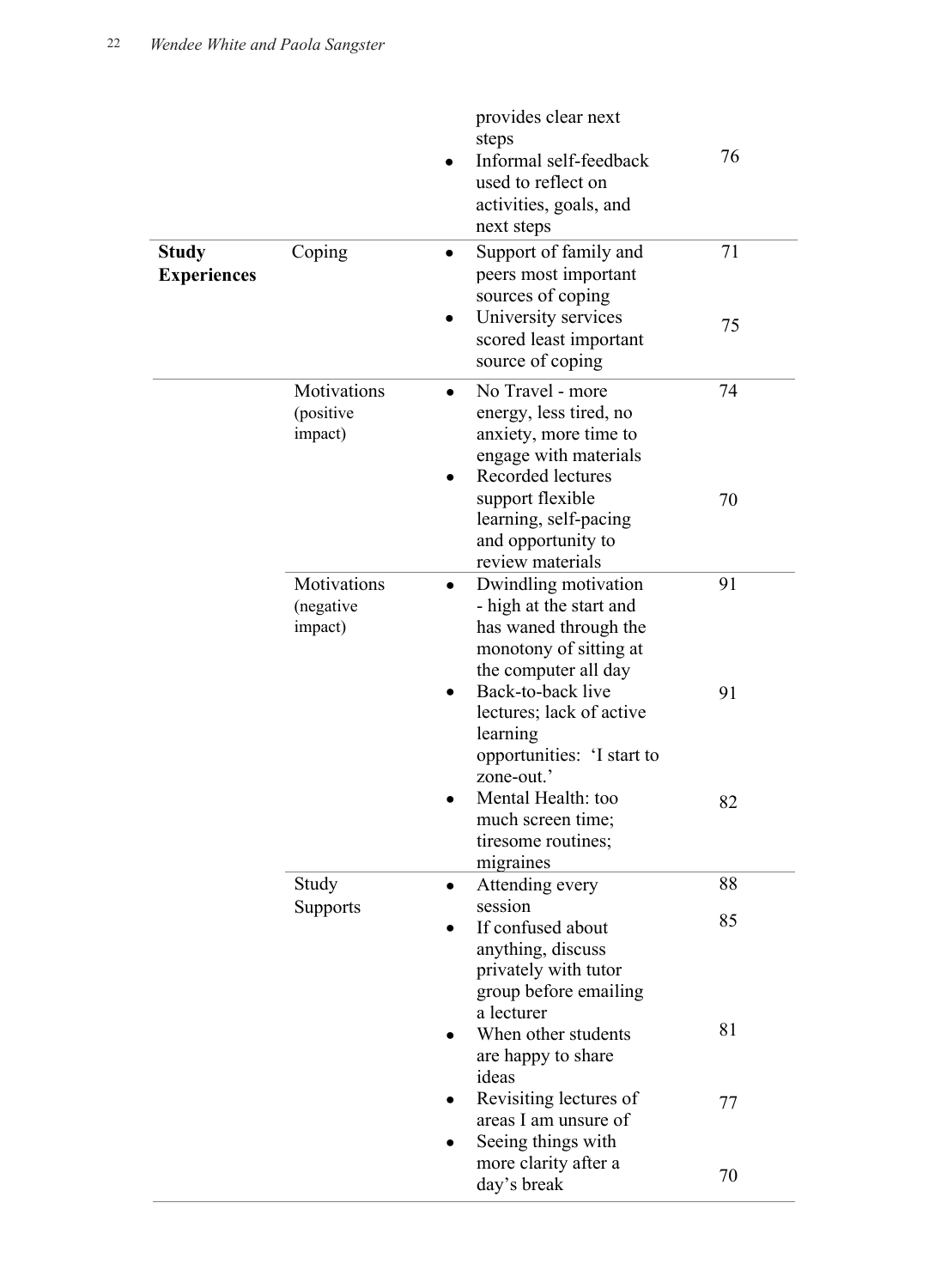### **Remote learning and wellbeing**

The complexity of remote learning introduced during the Covid-19 lockdowns in the Autumn term of 2020 have challenged UK universities to adapt and adopt new and innovative practices that support continuity of learning (Stanistreet, 2020). Findings from this study confirm the PGDE student experience of remote learning is influenced by a host of internal to study and external to study factors interacting with student wellbeing to benefit, challenge, and threaten the student journey. Such findings provide valuable insights that can be used to shape programme developments that support an inclusive and sustainable approach to teaching and learning in HE, meeting the transformative goals of the UK Universities' strategic plan 2018-2023 to promote lifelong learning (UK Universities, n.d.).

### *Benefits, challenges, and threats to remote learning*

Benefits include the *flexible nature* of remote learning, which achieved 70% consensus for its positive impact on motivation. Motivational orientation is an important factor in wellbeing, supporting capacities to cope with and overcome challenges to maintain goal directed behaviours (Jamieson et al., 2018). Adding to this, 91% agreed *opportunity to review learning materials* and *self-pacing* were two most liked aspects of study that flexible learning made possible. This flexibility supports students' autonomy and agency, which Houghton  $&$  Anderson (2017) suggest is important to wellbeing and learning. Through autonomy and agency students develop their sense of competence, confidence, and academic identity, which in turn inform immersive engagement, transformative learning, and wellbeing through achieving a sense of self-actualisation (Mezirow, 2000; Deci & Ryan, 2008). Wellbeing and transformative learning are the goals of higher education recognising their interconnectedness with wider society, environment, and economy (Grua et al., 2017; Steuer et al., 2008), making flexible pedagogy an important feature in curriculum design.

Another benefit, achieving 95% agreement, *was the time and cost savings* associated with remote learning. Financial burden and time pressure are primary sources of stress for pre-service teachers which can threaten attainment and retention (Gustems-Carnicer et al., 2019; Jindal-Snape & Rienties, 2016). The flexible nature of remote learning mitigates against these traditional sources of stress to support wellbeing and a positive student experience.

Challenges of remote learning related to health, emotions, the use of technology, and study. Of these, the highest level of agreement, 82%, related to study challenges, *difficulty gauging progress due to lack of feedback that would normally occur informally through social interaction with peers or lecturers.* Paquette and Reig (2016) highlight the importance of appropriate feedback for mitigating student stress associated with fear of failure. While the micro-environment of face-to-face settings supports spontaneous and natural feedback (Tobbell  $& O'Donnell, 2013$ ), the same cannot be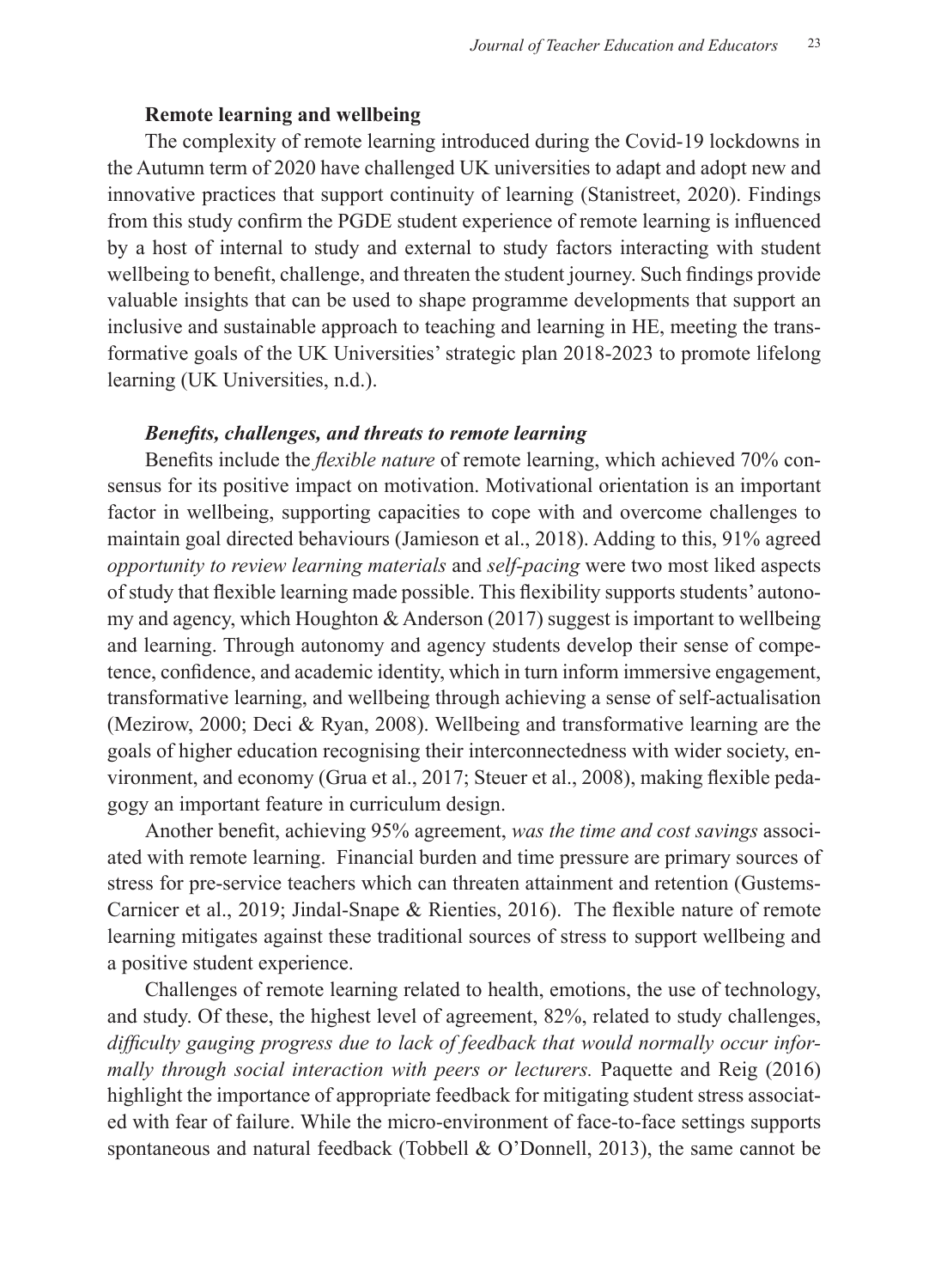said of online learning environments, which instead require purposefully planned opportunities (Fiock, 2020; Steele & Holbeck, 2018). Fiock (2020) identifies the importance of social presence and teacher presence to support discourse and personalisation for informal feedback opportunities (Fiock, 2020). From our findings, 86% agreed *lecturer presence* was the most effective teaching and learning strategy used, suggesting programme staff are using teacher presence effectively, and raising programme level questions about how to further improve our effective discourse to ensure the inclusion of informal feedback opportunities.

Feedback is a common theme in student experience surveys (Temple et al., 2014) and our findings suggest it is a priority as part of PGDE students' academic experience during remote learning. *Assignment feedback offering clear next steps* was the most preferred form of feedback achieving 86% agreement and 72% of participants agreed *feedback on assignments linked clearly to defined criterion* as a preference. Quality feedback contributes to optimal learning, informing goal setting, progress, and goal attainment which have direct links to student experience and positive wellbeing through their relationship with motivation, sense of satisfaction, feelings of competency, and self-efficacy (Houghton & Anderson, 2017; QAA, 2018). Self-efficacy is a primary determinant in student engagement, persistence, and academic success (Freire et al., 2020, p. 2) making quality feedback a crucial factor in online teaching and learning environments.

Academic and study experiences were challenged in various ways through students' use of, and engagement with technology. Participants agreed that misuse of the chatbox (78%) was one of the greatest technology challenges, and *70% agreed the difficulty navigating, communicating, and keeping track of tasks and assignments* using the virtual learning platform most negatively impacted their academic experience. Pedagogical approaches, including direct instruction, that build taught postgraduate student confidence navigating technology support improved engagement and positive learning trajectories, highlighting their importance as a core practice of effective teaching in higher education (QAA 2018; Tobbell & O'Donnell, 2013).

Findings indicate threats of remote learning, including the repeated use of technology and *the monotony of sitting at a computer all day,* had negative implications to student motivation in multiple ways; 82% of participants indicated tiresome routines and *migraines threaten mental health* and 91% identified *back-to-back lectures without activity* as demotivating factors. Aked et al. (2008) acknowledge the deleterious effects that repetitive approaches can have on wellbeing, resulting in their reduced potency and highlighting the importance of a variety of approaches to support teaching and learning. These findings may offer insight into one aspect of academic experience that did not achieve consensus. Participants could not establish agreement about a *preferred teaching and learning strategy*, suggesting a range and variety of approaches support positive experiences.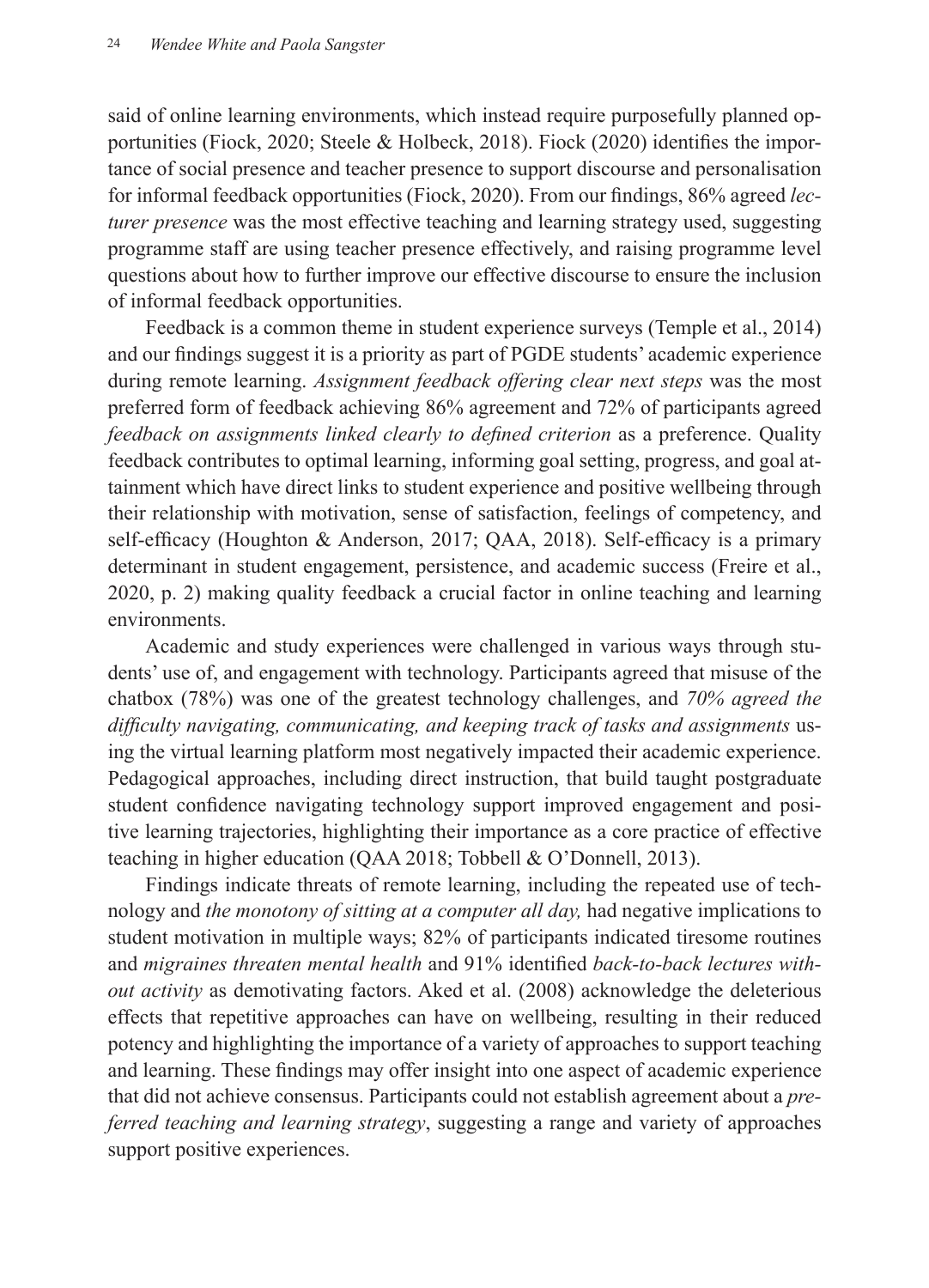Coping strategies are essential to wellbeing and student experience (Author 1, 2020; Lazarus, 2006). They provide an individual the capacities to overcome challenges and threats thereby enabling engagement with learning and sustained goal-directed behaviours (Freire et al., 2020). Our findings have provided insight into the most and least favourable coping strategies that participants rely upon and highlight interesting points of comparison with attributes of wellbeing. Wellbeing data favoured attributes including 'feeling loved' and 'interested in meeting new people'. Delphi data provided insight into these attributes of wellbeing as important coping strategies. *Family and peer support* were highlighted as the most important source of coping, achieving 71% consensus. Strong social relationships found amongst family or friends are supportive, nurturing and encouraging, and inform capacity to persist; while broad relationships such as those within a student group, provide feelings of connectedness and belonging, which inform individual sense of identity with the social, material, and relational surroundings (Aked et al., 2008; Miller, 2003); strong sense of identity supports coping and sustained wellbeing through its positive influence on motivation, engagement, resilience, and academic performance (Fisher et al., 2019; Whannel & Whannel, 2015).

Interestingly, 75% consensus revealed the least important source of coping for participants was university supports. Given the host of research that highlights the importance of university services in supporting student experience (Ciobuno, 2013; dePury & Dicks, 2020; Feldman, 2021) these findings raise questions and highlight new lines for inquiry for future study.

### **Limitations of the Delphi Method**

We note some limitations of the Delphi method that inform our study. The Delphi method lacks universally agreed standards for defining consensus and panel sizes which would otherwise strengthen its efficacy (Fink-Hafner, 2019). Diversity of participant expertise is a defining feature of the Delphi design and a lack of diverse representation in the participant panel limits the generalisability of findings (Brady, 2015). Within our study, we used demographic data as a way of ensuring a diverse representation of experiences from our participant population, acknowledging the eco-systemic and phenomenological nature of the student experience would provide a range of participant expertise. However, the singularity of participant representation from one programme limits the generalisability of our findings. Fink-Hafner (2019) suggests a further limitation of the design is the potential for fragmented information arising when a consensus cannot be reached. This was the case in this study, where participants did not find a consensus about preferred teaching and learning strategies and the study design did not support a depth of engagement for exploring why this was the case.

The Delphi design is time consuming and therefore prone to participant drop-out (Fink-Hafner, 2019). Attrition rates between round 1 and round 2 were a significant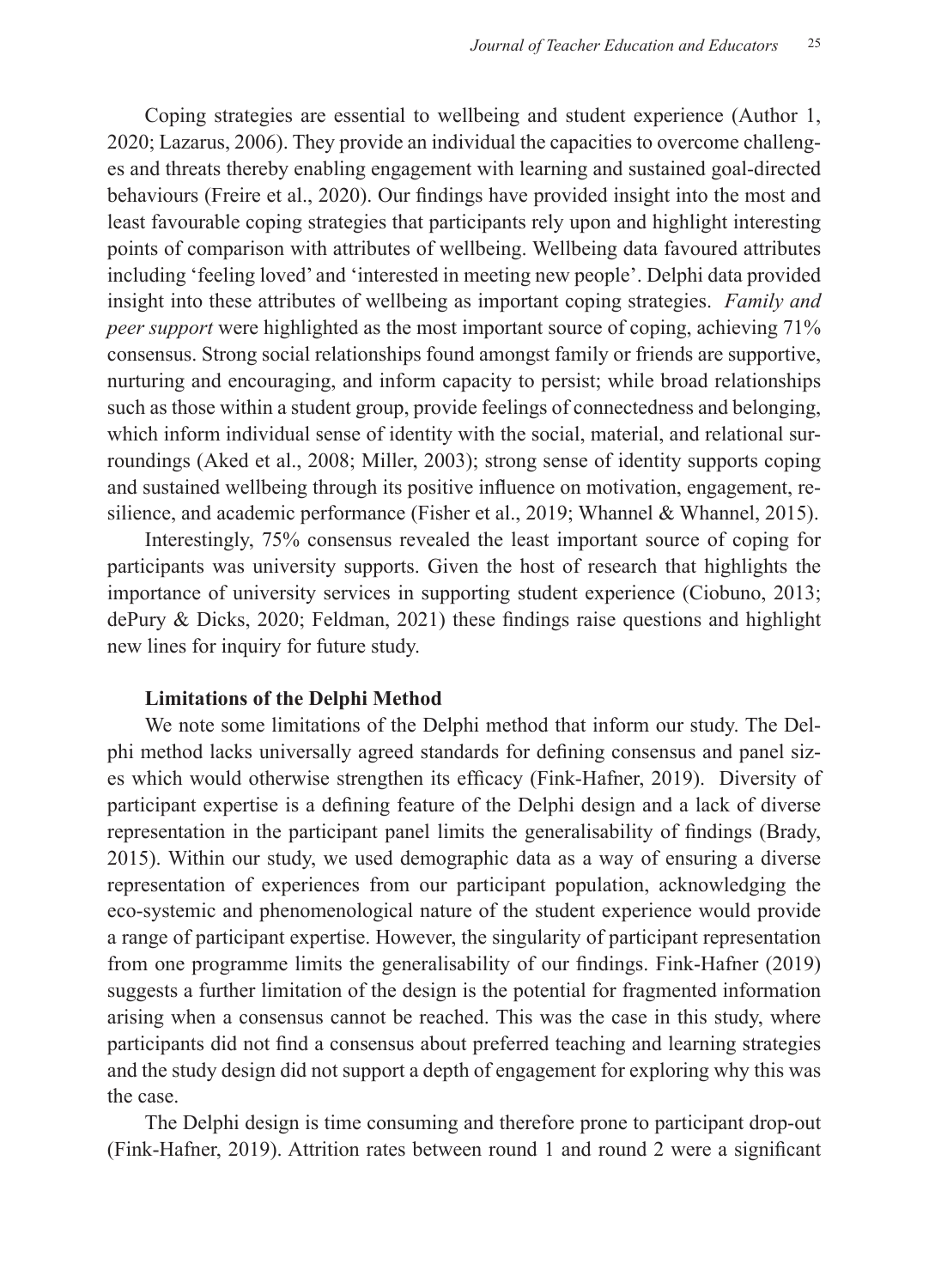factor in our study. Unsolicited communications from participants suggest two potential explanations; the timing of round 2 was a contributing factor, coming just before a major assignment submission and following a professional practice experience, which can be a source of stress for students limiting their capacity for coping with extraneous activities (Paquette & Reig, 2016).

## **Conclusion**

The Covid-19 crisis has emphasised the importance of proactive measures in higher education to support wellbeing, acknowledging the central role wellbeing has in learning and student success. Increasingly, HE agendas are promoting a targeted holistic institutional approach to wellbeing to support the student journey and to develop capacities for coping, thereby increasing their potential for thriving in and beyond study (GuildHE, 2018; Feldman & Newman, 2021). This is important for PGDE students whose stress in study is likely to recur in the professional context (Lindqvist et al., 2017). A targeted approach to wellbeing that supports transformative learning experiences for teacher education students may have the potential to influence teacher retention and learner success (Houghton & Anderson, 2017; Soini et al., 2010).

In this study we engaged participants as co-producers of practices using a conventional Delphi method to explore and better understand PGDE student experiences of remote learning in the first 8 weeks of study. In turn, we are using findings to feed into programme level developments that support wellbeing. We explored attributes of wellbeing and environmental factors related to remote learning and propose their synergistic effects inform student experience. Our findings highlight concerning attributes of wellbeing, including low confidence, lack of energy, and an inability to relax. They also indicate positive attributes, including interest in meeting new people and feeling loved. An exploration of remote learning experiences reveals eco-systemic factors that benefit, challenge, and threaten student experience. These include the flexible nature of remote learning; ability to navigate technology; feedback; time and cost savings; mental and emotional demands. Findings suggest participants rely most on family and peer support for coping during periods of high demands.

Through an understanding of the synergistic effects of wellbeing with eco-systemic factors resides the potential to identify improved approaches to practice that mitigate against unnecessary stress while maximizing coping resources and implementing an academically rigorous programme. An illustration of this, and in keeping with the purpose of the conventional Delphi method to inform decision making, the following programme developments have been informed by our findings:

- Re-organization of the VLE (improve navigation)
- A blended approach to programming (time and cost savings; build relationships)
- Recorded inputs (flexible access)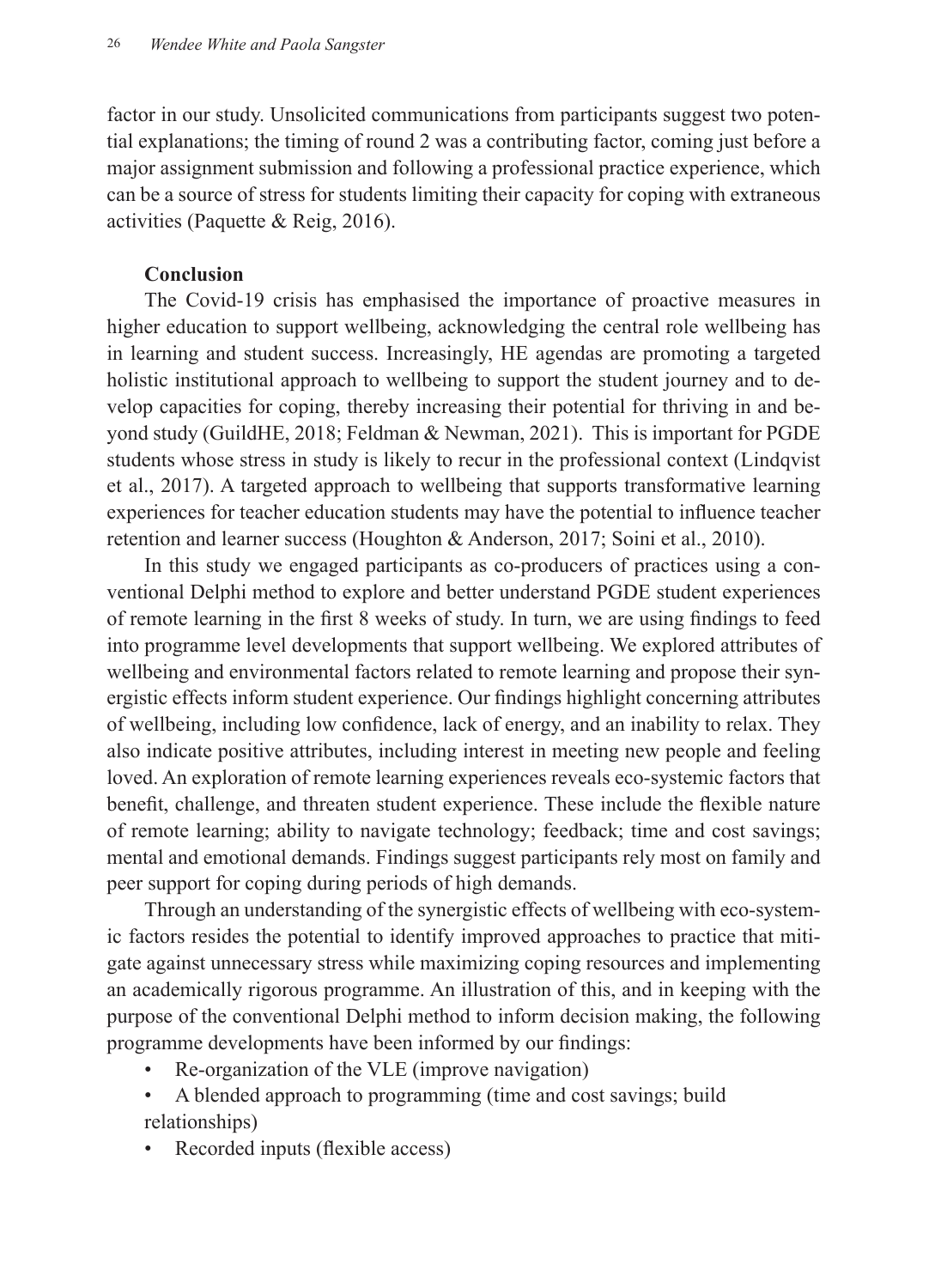• Wellbeing resources (relaxation strategies; screen breaks)

This study supports current HE agendas seeking a holistic approach to wellbeing; it identifies a role for teaching and learning through curricular design, online environment, and delivery and in this process has identified how students can act as coproducers of their learning environment. While acknowledging the bespoke nature of student experience, this study has demonstrated how student voice can be used to identify a consensus that supports addressing the key issues that inform the student journey. In line with current HE goals and wider sustainability agendas, this approach supports transformative learning characterized by the opportunity to engage in critical reflection, shared knowledge exchange, and self-examination from which arises the opportunity to explore new ways of thinking, acting, and interacting within the learning environment (Mezirow, 2000).

Our hope is these findings will contribute to higher education discussions sectorwide, shaping teacher education programme developments and practices that support an inclusive and sustainable approach to teaching and learning in HE, meeting the transformative goals of the UK Universities strategic plan 2018-2023 to promote lifelong learning (UK Universities, n.d.).

### **References**

Anisman, H. (2014). *An introduction to stress and health.* Sage Publishing.

- Aked, J., Marks, N., Cordon, C., & Thompson, S. (2008). F*ive ways to wellbeing: The evidence.* (London: New Economics Foundation). Retrieved from New Economics Foundation: https://neweconomics.org/2008/10/five-ways-to-wellbeing
- Boekaerts, M. (1993). Being concerned with wellbeing and with learning. *Educational Psychologist,* 28 (2), 149-167. doi: 10.1207/s15326985ep2802\_4
- Briggs, S. (2014). Why self-esteem hurts learning but self-confidence does the opposite. *Open Colleges*. Retrieved from http://www.nesca-news.com/2014/07/whyself-esteem-hurts-learning-but-self.html
- Brady, S. R. (2015). Utilizing and adapting the Delphi method for use in qualitative research. *International Journal of Qualitative Methods,* 14(5), 1-6. doi: 10.1177/1609406915621381
- Braun, V., & Clarke, V. (2006). Using thematic analysis in psychology. *Qualitative Research in Psychology,* 3(2), 77-101. doi: 10.1191/1478088706qp063oa
- Ciobanu, A. (2013). The role of student services in the improving of student experience in higher education. *Procedia-Social and Behavioral Sciences,* 92, 169-173.
- Cisco, J. (2020). Exploring the connection between impostor phenomenon and postgraduate students feeling academically-unprepared. *Higher Education Research & Development*, 39(2), 200-214. doi: 10.1080/07294360.2019.1676198
- Creswell, J. W. (2014). *A concise introduction to mixed methods research.* SAGE publications.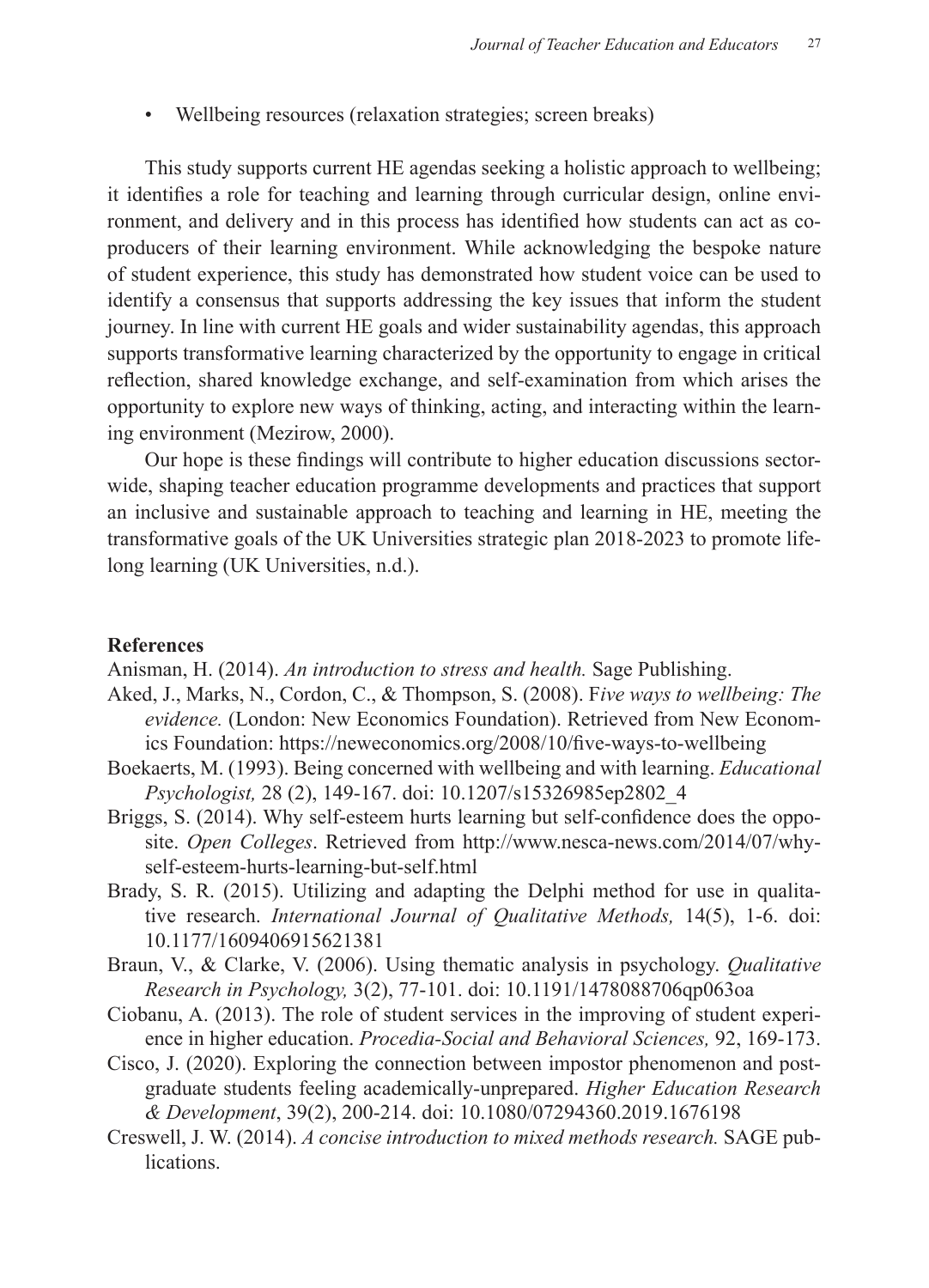- Daniels, H., Lauder, H., & Porter, J. (Eds.). (2012). *Educational theories, cultures, and learning: A critical perspective*. New York, NY: Routledge.
- Deci, E. L., & Ryan, R. M. (2008). Hedonia, eudaimonia, and wellbeing: an introduction. *Journal of Happiness Studies*, 9(1), 1-11. doi: 10.1007/s10902-006-9018-1
- de Pury, J., & Dicks, A. (2020). Stepchange: mentally healthy universities. (Universities UK). Retrieved from https://www.universitiesuk.ac.uk/policy-and analysis/ reports/Documents/2020/uuk-stepchange-mhu.pdf
- Dimitrijević, B., Simic, V., Radonjic, V., & Kostic-Ljubisavljevic, A. (2012, June). *The Delphi method as a research tool: an application in transportation and logistics systems evaluations.* In The 6th International Quality Conference. Center for Quality, Faculty of Engineering, University of Kragujevac (Serbia). Retrieved from https://doi. org/10.13140/RG (Vol. 2, No. 1798.6646).
- Dodge, R., Daly, A. P., Huyton, J., & Sanders, L. D. (2012). The challenge of defining wellbeing. *International Journal of Wellbeing,* 2 (3), 222–235. doi: 10.5502/ijw.  $v2i3.4$
- Edwards, A. (2012). Becoming a teacher: A sociocultural analysis on initial teacher education. In H. Daniels, H. Lauder, & J. Porter (Eds.), *Educational theories, cultures and learning: A critical perspective.* (pp. 153 - 164). Routledge.
- Feldman, P. (2021). *JISC Higher education strategy 2021-2024: powering UK higher education.* Retrieved from Jisc Reports: https://www.jisc.ac.uk/reports/highereducation-strategy-2021-2024
- Feldman, P. & Newman, N. (2021) *Staff and Student Wellbeing Report 6: From fixes to foresight.* Retrieved from Jisc and Emerge Education: https://repository.jisc. ac.uk/8276/1/student-and-staff-wellbeing-report.pdf
- Fink-Hafner, D., Dagen, T., Doušak, M., Novak, M., & Hafner-Fink, M. (2019). Delphi method: Strengths and weaknesses. *Metodoloski Zv,* 16, 1-19. Retrieved from https://www.semanticscholar.org/paper/Delphi-Method%3A-Strengths-and-Weaknesses-Fink-Hafner-Dagen/4b81dd549002b0ea38a8e3e2eae3fb1a79634287
- Fiock, H. (2020). Designing a community of inquiry in online courses. *The International Review of Research in Open and Distributed Learning,* 21(1), 135-153. doi: 10.19173/irrodl.v20i5.3985
- Fisher, A. J., Mendoza-Denton, R., Patt, C., Young, I., Eppig, A., Garrell, R. L., Douglas, C. R., Nelson, T. W., & Richards, M. A. (2019). Structure and belonging: Pathways to success for underrepresented minority and women PhD students in STEM fields. *PloS one,* 14(1), e0209279. Retrieved from https://authors.library. caltech.edu/92244/1/journal.pone.0209279.pdf
- Franklin, K. K., & Hart, J.K. (2007) Idea generation and exploration: Benefits and limitations of the policy Delphi research method. *Innovative Higher Education,*  31(4) 237-246. doi:10.1007/s10755-006-9022-8
- Freire, C., del Mar Ferradás, M., Regueiro, B., Rodríguez, S., Valle, A., & Núñez, J. C. (2020). Coping strategies and self-efficacy in university students: A person-centered approach. *Frontiers in Psychology,* 19 (11), 841. doi: 10.3389/fpsyg.2020.00841
- Gale, T. and Parker, S. (2014). Navigating change: A typology of student transi-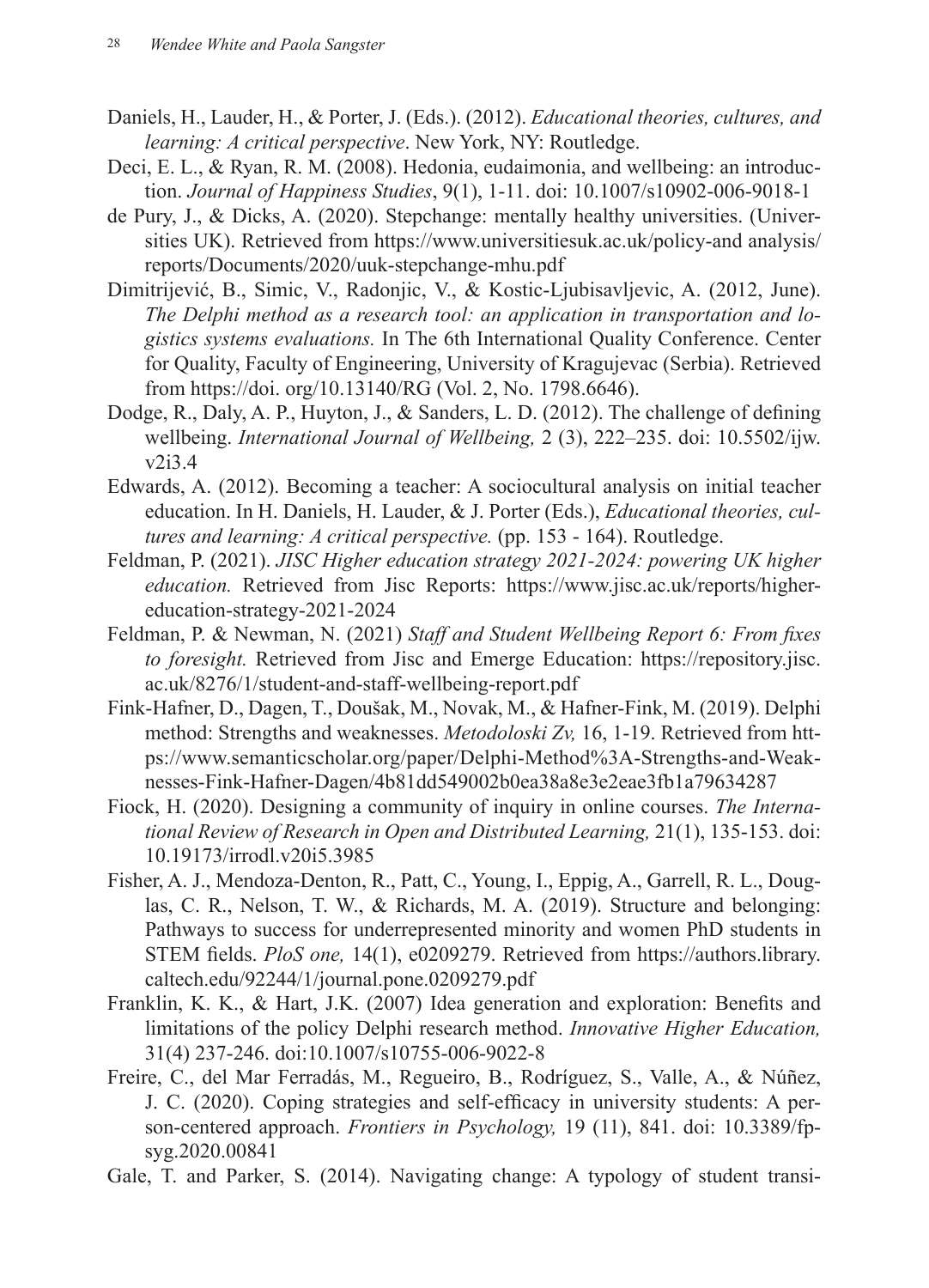tion in higher education. *Studies in Higher Education.* 39 (5), 734-753. doi: 10.1080/03075079.2012.721351

- Grau, F. X., Goddard, J., Hall, B. L., Hazelkorn, E., &Tandon, R. (2017). *Higher education in the world 6. Towards a socially responsible university: Balancing the global with the local* (Report 6). Retrieved from Girona: Global University Network for Innovation: https://www.academia.edu/31838506/Higher Education in the World 6 Towards a Socially Responsible University Balancing the Global with the Local
- Green, R. A. (2014). The Delphi technique in educational research. *Sage Open,* 4(2), doi: 10.1177/2158244014529773
- GuildHE (2018). *Wellbeing in Higher Education: A GUILDHE Research Report* Retrieved from https://www.guildhe.ac.uk/wp-content/uploads/2018/10/GuildHE-Wellbeing-in-Higher-Education-WEB.pdf
- Gustems-Carnicer, J., Calderón, C., & Calderón-Garrido, D. (2019). Stress, coping strategies and academic achievement in teacher education students. *European Journal of Teacher Education*, 42(3), 375-390. doi: 10.1080/02619768.2019.1576629
- Hasson, F., Keeney, S., & McKenna, H. (2000). Research guidelines for the Delphi survey technique. *Journal of Advanced Nursing,* 32(4), 1008-1015.
- Houghton, A. M., & Anderson, J. (2017). Embedding mental wellbeing in the curriculum: maximising success in higher education. *Higher Education Academy,*  68. Retrieved from https://www.advance-he.ac.uk/knowledge-hub/embeddingmental-wellbeing-curriculum-maximising-success-higher-education
- Higher Education Student Data (HESA, 2019). Higher Education student data. Retrieved from https://www.hesa.ac.uk/data-and-analysis/students
- Author 1 (2020). Student emotion matters: Understanding and responding to taught postgraduate student experience through the lens of wellbeing. *Journal of Perspectives in Applied Academic Practice.* 8 (1), 3-14. doi: 10.14297/jpaap.v8i1.426
- Author 1 (2021). *Embracing the complexity: a multifaceted and inter-sectional model of Taught Postgraduate student experience*. Manuscript submitted for publication.
- Jamieson, J. P., Hangen, E. J., Lee, H. Y., and Yeager, D. S. (2018). Capitalizing on appraisal processes to improve affective responses to social stress. *Emotion Review. 10* (1), 30-39. doi: 10.1177/1754073917693085
- Jarvis, P. (2007). *Globalization, Lifelong Learning and the Learning Society. Sociological Perspectives* Vol 2. Routledge.
- Jindal-Snape, D., & Rienties, B. (2016). Understanding multiple and multi-dimensional transitions of international higher education students. In D., Jindal-Snape & B., Rienties (Eds.), *Multi-dimensional Transitions of International Students to Higher Education: New Perspectives on Learning and Instruction (pp. 259-283).* London: Routledge.
- Keyes, C. L. (2005). Mental illness and/or mental health? Investigating axioms of the complete state model of health. *Journal of Consulting and Clinical Psychology.* 73 (3), 539-548. doi: 10.1037/0022-006X.73.3.539
- Knudson, L., Wilson, W., Shields, J., Vosnaki, K., A., Rose, J., Elliot, C., Christie, S., & Biggs, H. (2020). The Scottish Health Survey: 2020 edition: Volume 1, Main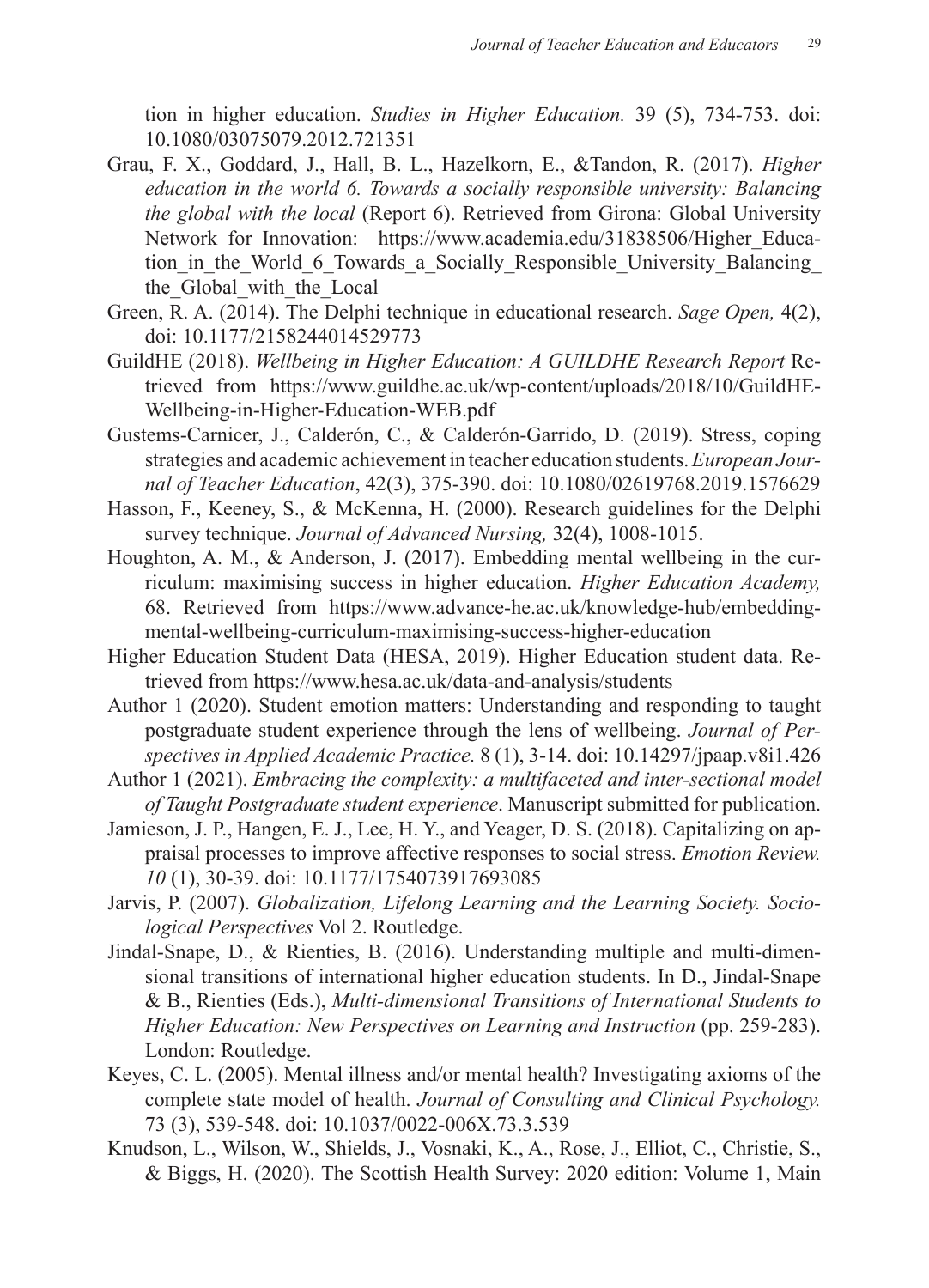report. Retrieved from https://www.gov.scot/publications/scottish-health-survey-2019-volume-1-main-report/pages/1/

- Lazarus, R. S. (2000). Evolution of a model of stress, coping, and discrete emotions. In V. Rice, (Ed.), *Handbook of stress, coping, and health: Implications for nursing research, theory, and practice*, 2nd ed., (pp. 195-222). Thousand Oaks: Sage.
- Lazarus, R. S. (2006). Emotions and interpersonal relationships: Toward a personcentered conceptualization of emotions and coping. *Journal of personality*. 74 (1), 9-46. doi: 10.1111/j.1467-6494.2005.00368.x
- Lazarus, R. S., & Folkman, S. (1984). *Stress, appraisal, and coping.* Springer publishing company.
- Lazarus, R. S. and Smith, C. A. (1990). Emotion and Adaptation. In L.A., Pervin and O.P., John (Eds.), *Handbook of personality: Theory and research, 3rd ed.,* (pp. 609-637). Elsevier. Retrieved from https://www.researchgate.net/ profile/Craig\_Smith11/publication/232438867\_Emotion\_and\_Adaptation/ links/00463536ae7d206717000000.pdf
- Lindqvist, H., Weurlander, M., Wernerson, A., & Thornberg, R. (2017). Resolving feelings of professional inadequacy: Student teachers' coping with distressful situations. T*eaching and Teacher Education,* 64, 270-279. doi: 10.1016/j. tate.2017.02.019
- Linstone, H. A., & Turoff, M. (Eds.). (1975). *The Delphi Method* (pp. 3-12). Reading, MA: Addison-Wesley.
- Maiese, M. (2014). How can emotions be both cognitive and bodily? *Phenomenology and the Cognitive Sciences,* 13(4), 513-531. doi: 10.1007/s11097-014-9373-z
- Maiese, M. (2017). Transformative learning, enactivism, and affectivity. *Studies in Philosophy and Education.* 36 (2), 197-216. doi: 10.1007/s11217-015-9506-z
- Matheson, R. & Sutcliffe, M. (2018) Belonging and transition: An exploration of international business students' postgraduate experience. *Innovations in Education and Teaching International.* 55 (5), 576-584. doi: 10.1080/14703297
- Miller, L. (2003). Belonging to country—a philosophical anthropology. *Journal of Australian Studies,* 27(76), 215-223. Retrieved from http://api-network.com/ main/pdf/scholars/jas76\_miller.pdf
- Morgan, M., & Direito, I. (2016). Entry to study expectations of science, technology, engineering and mathematics postgraduate taught students. *Procedia-Social and Behavioral Sciences.* 228, 561-566. doi: 10.1016/j.sbspro.2016.07.086
- Ogbeifun, E., Agwa-Ejon, J., Mbohwa, C., & Pretorius, J. H. (2016). The Delphi technique: A credible research methodology. In *International Conference on Industrial Engineering and Operations Management,* Kuala Lumpur. Retrieved from http://ieomsociety.org/ieom\_2016/pdfs/589.pdf
- Paquette, K. R., & Rieg, S. A. (2016). Stressors and coping strategies through the lens of early childhood/special education pre-service teachers. *Teaching and Teacher Education,* 57, 51-58. doi: 10.1016/j.tate.2016.03.009
- Quality Assurance Agency (QAA) (2018). UK Quality Code, Advice and Guidance: Learning and Teaching. Retrieved from https://www.qaa.ac.uk/quality-code/advice-and-guidance/learning-and-teaching#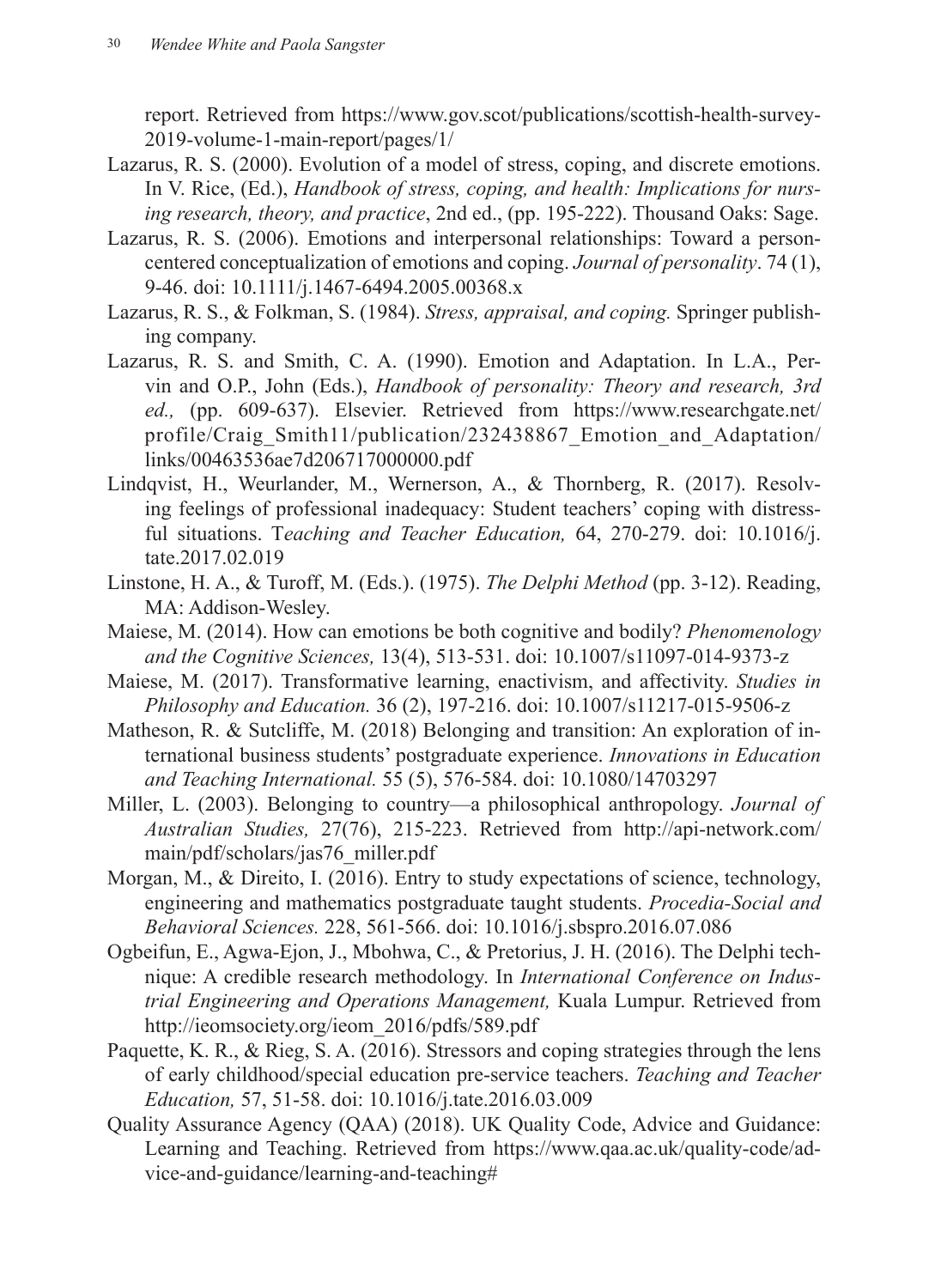- Ravalier, J. M., & Walsh, J. (2017). Scotland's teachers: Working conditions and wellbeing. Bath: Bath Spa University. Retrieved from https://www.eis.org.uk/Content/ images/Employ%20Relations/WorkingConditionsReport.pdf
- Schiffer, F. (2019). The physical nature of subjective experience and its interaction with the brain. *Medical Hypotheses.* 125, 57-69. doi: 10.1016/j.mehy.2019.02.011
- Seligman, M., (2018). PERMA and the building blocks of wellbeing, *The Journal of Positive Psychology.* 13 (4), 333-335. doi: 10.1080/17439760.2018.1437466.
- Soini, T., Pyhältö, K., & Pietarinen, J. (2010). Pedagogical well-being: reflecting learning and well-being in teachers' work. *Teachers and Teaching: theory and practice,*  16(6), 735-751. doi: 10.1080/13540602.2010.517690
- Smith, C.A., Haynes, K.N., Lazarus, R.S., & Pope, L.K. (1993). In search of the "hot" cognitions: Attributions, appraisals, and their relation to emotion. *Journal of Personality and Social Psychology.* 65 (5), 916-929. doi: 10.1037/0022-3514.65.5.916
- Stanistreet, P. (2020). Thinking differently, together: Towards a lifelong learning society. *International Review of Education,* 66, 449–455. doi: 10.1007/s11159-020- 09858-7
- Steele, J., & Holbeck, R. (2018). Five elements that impact quality feedback in the online asynchronous classroom. *Journal of Educators Online*, 15(3), n3. Retrieved from https://files.eric.ed.gov/fulltext/EJ1199171.pdf
- Steuer, N., Marks, N., & Murphy, M. M. (2008). *University Challenge: Towards a wellbeing approach to quality in higher education. New Economics Foundation.*  Retrieved from https://neweconomics.org/uploads/files/176e59e9cc07f9e21c\_qkm6iby2y.pdf
- Taggart, F, Stewart-Brown, S., & Parkinson, J. (2015). Warwick-Edinburgh mental wellbeing scale. User guide. Version, 2. Retrieved from http://helpscout.net. s3.amazonaws.com/docs/assets/5f97128852faff0016af3a34/attachments/5fe10a9 eb624c71b7985b8f3/WEMWBS-Scale.pdf
- Temple, P., Callender, C., Grove, L., & Kersh, N. (2014). Managing the student experience in a shifting higher education landscape. *The Higher Education Academy.* 1 (1), 1-25. Retrieved from https://www.heacademy.ac.uk/sites/default/files/ resources/managing\_the\_student\_experience.pdf
- Tennant, R., Hiller, L., Fishwick, R., Platt, S., Joseph, S., Weich, S, Parkinson, J., Secker, J., & Stewart-Brown, S. (2007). The Warwick-Edinburgh mental wellbeing scale (WEMWBS): development and UK validation. *Health and Quality of life Outcomes,* 5(1), 63. Retrieved from https://hqlo.biomedcentral.com/articles/10.1186/1477-7525-5-63
- Tobbell, J., & O'Donnell, V. L. (2013). Transition to postgraduate study: Postgraduate ecological systems and identity. *Cambridge Journal of Education*. 43 (1), 123- 138. doi: 10.1080/0305764X.2012.749215
- Universities UK (nd). UK Universities Strategic Plan 2018 2023. Retrieved from https://www.universitiesuk.ac.uk/about/Documents/uuk-strategic-plan-18-23.pdf
- Vogel, C., Zwolinsky, S., Griffiths, C., Hobbs, M., Henderson, E., & Wilkins, E. (2019). A Delphi study to build consensus on the definition and use of big data in obesity research. *International Journal of Obesity,* 43(12), 2573-2586. doi: 10.1038/